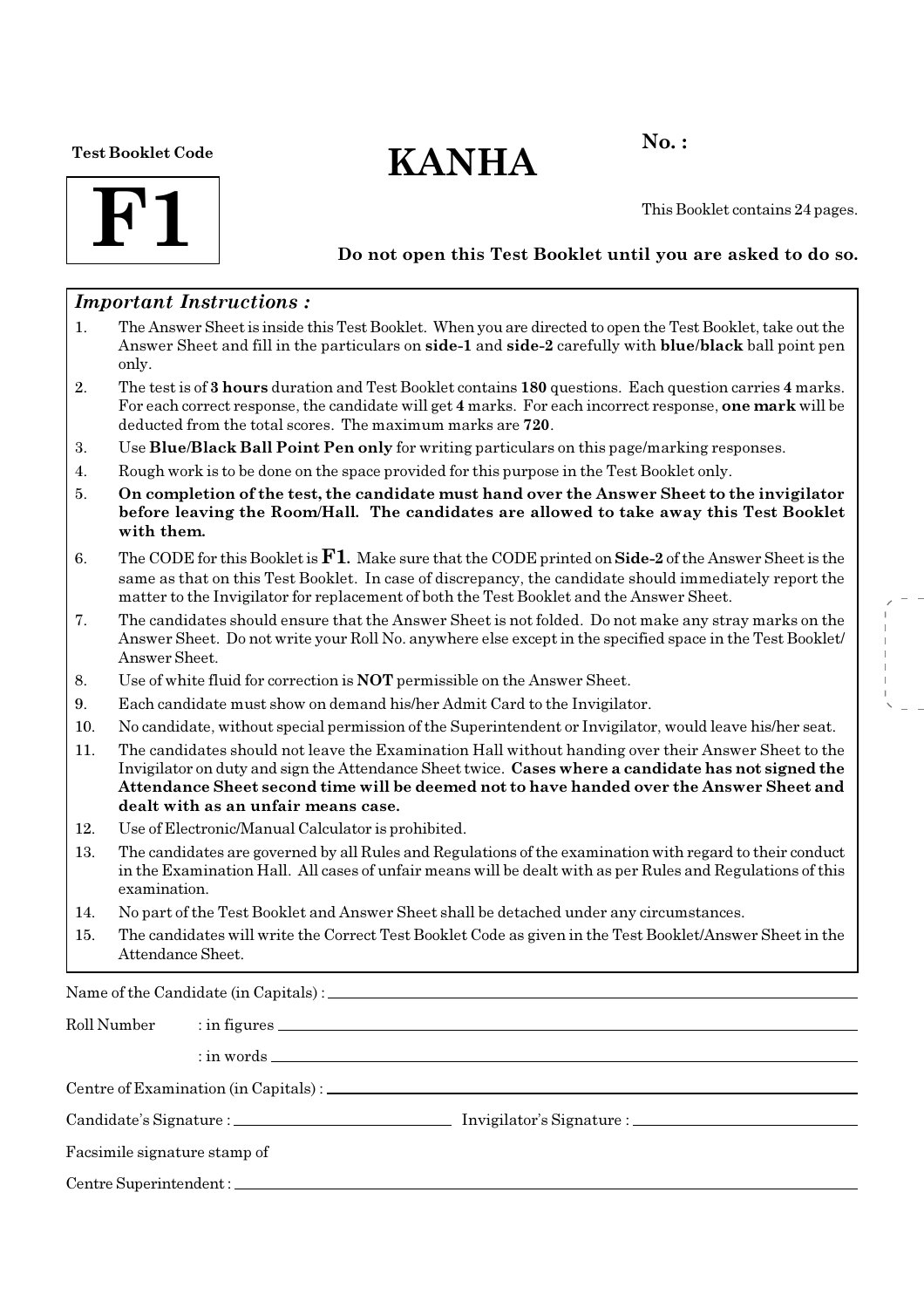- $F1$  2 1. In light reaction, plastoquinone facilitates the  $\vert 6$ . transfer of electrons from :
	- $(1)$  PS-I to NADP<sup>+</sup>
	- (2) PS-I to ATP synthase
	- (3) PS-II to  $\text{Cytb}_6\text{f}$  complex
	- (4) Cytb<sub>6</sub>f complex to PS-I
- 2. The sequence that controls the copy number of the linked DNA in the vector, is termed :
	- (1) Palindromic sequence
	- (2) Recognition site
	- (3) Selectable marker
	- (4) Ori site
- 3. The specific palindromic sequence which is recognized by EcoRI is :
	- (1) 5' CTTAAG 3' 3' - GAATTC - 5'
	- (2) 5' GGATCC 3'
	- 3' CCTAGG 5'
	- (3) 5' GAATTC 3' 3' - CTTAAG - 5'
	- (4) 5' GGAACC 3' 3' - CCTTGG - 5'
- 4. Identify the wrong statement with reference to immunity.
	- (1) Active immunity is quick and gives full response.
	- (2) Foetus receives some antibodies from mother, it is an example for passive immunity.
	- (3) When exposed to antigen (living or dead) antibodies are produced in the host's body. It is called "Active immunity".
	- (4) When ready-made antibodies are directly given, it is called "Passive immunity".
- 5. Experimental verification of the chromosomal theory of inheritance was done by :
	- (1) Boveri
	- (2) Morgan
	- (3) Mendel
	- (4) Sutton
- Match the following concerning essential elements and their functions in plants :
- (a) Iron (i) Photolysis of water (b) Zinc (ii) Pollen germination (c) Boron (iii) Required for chlorophyll biosynthesis (d) Manganese (iv) IAA biosynthesis Select the correct option : (a) (b) (c) (d)  $(1)$   $(iii)$   $(iv)$   $(ii)$   $(i)$ (2) (iv) (i) (ii) (iii) (3) (ii) (i) (iv) (iii)  $(4)$   $(iv)$   $(iii)$   $(ii)$   $(i)$
- 7. In gel electrophoresis, separated DNA fragments can be visualized with the help of :
	- (1) Acetocarmine in UV radiation
	- (2) Ethidium bromide in infrared radiation
	- (3) Acetocarmine in bright blue light
	- (4) Ethidium bromide in UV radiation
- 8. Name the enzyme that facilitates opening of DNA helix during transcription.
	- (1) DNA polymerase
	- (2) RNA polymerase
	- (3) DNA ligase
	- (4) DNA helicase
- 9. In which of the following techniques, the embryos are transferred to assist those females who cannot conceive ?
	- (1) ICSI and ZIFT
	- (2) GIFT and ICSI
	- (3) ZIFT and IUT
	- (4) GIFT and ZIFT
- 10. Identify the basic amino acid from the following.
	- (1) Lysine
	- (2) Valine
	- (3) Tyrosine
	- (4) Glutamic Acid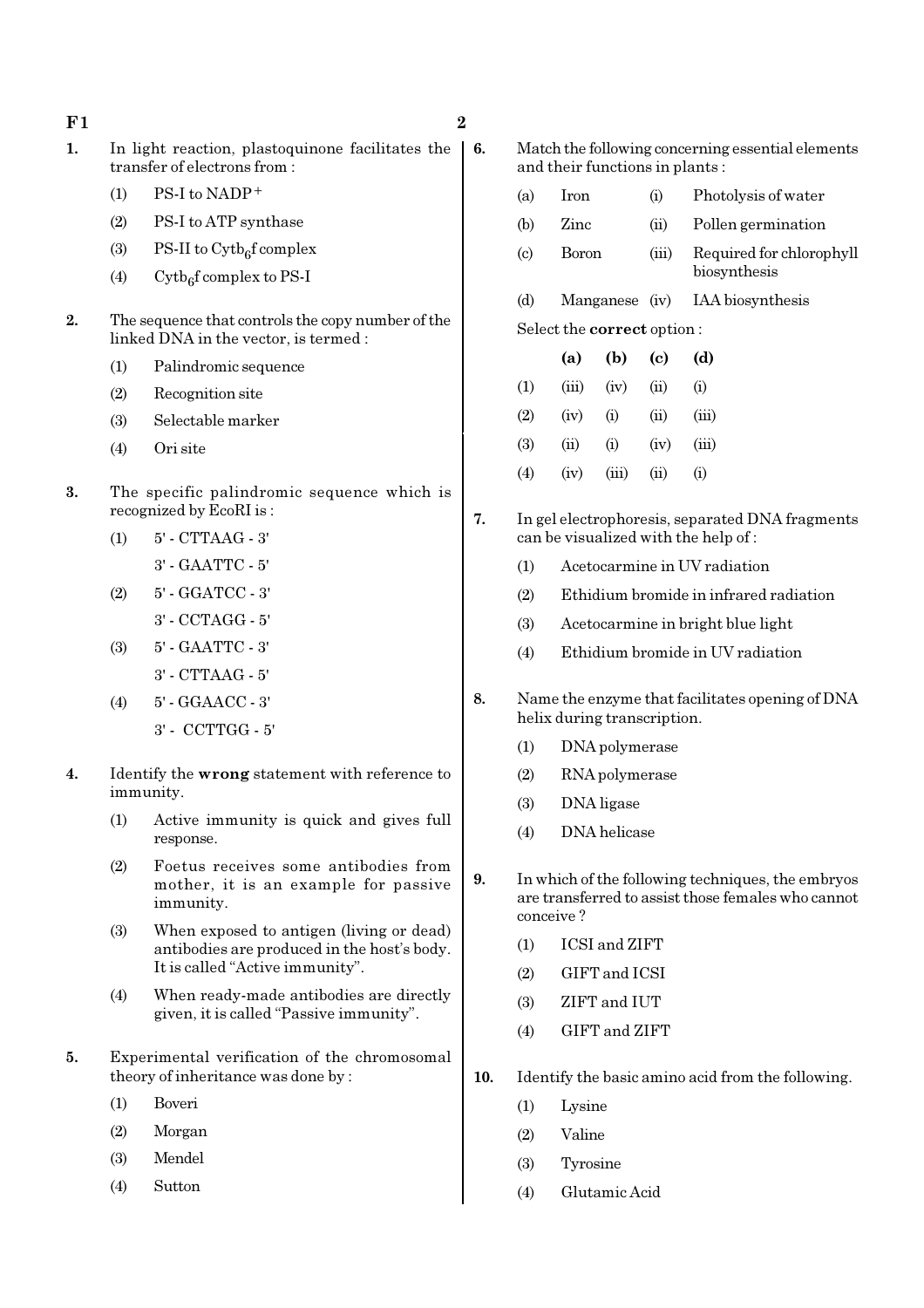- 11. Identify the wrong statement with reference to transport of oxygen.
	- (1) Higher  $H^+$  conc. in alveoli favours the formation of oxyhaemoglobin.
	- (2) Low  $pCO_2$  in alveoli favours the formation of oxyhaemoglobin.
	- (3) Binding of oxygen with haemoglobin is mainly related to partial pressure of  $\mathrm{O}_2$ .
	- (4) Partial pressure of  $CO_2$  can interfere with  $O_2$  binding with haemoglobin.
- 12. Floridean starch has structure similar to :
	- (1) Mannitol and algin
	- (2) Laminarin and cellulose
	- (3) Starch and cellulose
	- (4) Amylopectin and glycogen
- 13. By which method was a new breed 'Hisardale' of sheep formed by using Bikaneri ewes and Marino rams ?
	- (1) Cross breeding
	- (2) Inbreeding
	- (3) Out crossing
	- (4) Mutational breeding
- 14. Match the following columns and select the correct option.

|                             |          | Column - I      |      | Column - II |                    |
|-----------------------------|----------|-----------------|------|-------------|--------------------|
| (a)                         |          | Pituitary gland |      | (i)         | Grave's disease    |
| (b)                         |          | Thyroid gland   |      |             | Diabetes mellitus  |
| $\left( \mathrm{c} \right)$ |          | Adrenal gland   |      |             | Diabetes insipidus |
| (d)                         | Pancreas |                 |      | (iv)        | Addison's disease  |
|                             | (a)      | (b)             | (c)  | (d)         |                    |
| (1)                         | (iii)    | (i)             | (iv) | (ii)        |                    |
| (2)                         | (ii)     | (i)             | (iv) | (iii)       |                    |
| (3)                         | (iv)     | (iii)           | (i)  | (ii)        |                    |
| $\left( 4\right)$           | (iii)    | (ii)            | (i)  | (iv)        |                    |
|                             |          |                 |      |             |                    |

- 15. Select the option including all sexually transmitted diseases.
	- (1) AIDS, Malaria, Filaria
	- (2) Cancer, AIDS, Syphilis
	- (3) Gonorrhoea, Syphilis, Genital herpes
	- (4) Gonorrhoea, Malaria, Genital herpes

16. Choose the correct pair from the following :

| (1) | <b>Nucleases</b> | Separate the two strands<br>of DNA            |
|-----|------------------|-----------------------------------------------|
| (2) | Exonucleases -   | Make cuts at specific<br>positions within DNA |
| (3) | Ligases          | Join the two DNA<br>molecules                 |
| (4) | Polymerases -    | Break the DNA into<br>fragments               |

#### 17. Ray florets have :

- (1) Hypogynous ovary
- (2) Half inferior ovary
- (3) Inferior ovary
- (4) Superior ovary

#### 18. Match the organism with its use in biotechnology.

| (a)       | Bacillus      | (1) | Cloning vector  |
|-----------|---------------|-----|-----------------|
|           | thuringiensis |     |                 |
| $\Lambda$ | Thomma        |     | Construction of |

- (b) Thermus (ii) Construction of aquaticus first rDNA molecule
- (c) Agrobacterium (iii) DNA polymerase tumefaciens
- (d) Salmonella (iv) Cry proteins typhimurium

Select the correct option from the following :

|                   | (a)   | (b)   | (c)      | (d)  |
|-------------------|-------|-------|----------|------|
| (1)               | (iii) | (ii)  | (iv)     | (i)  |
| (2)               | (iii) | (iv)  | (i)      | (ii) |
| (3)               | (ii)  | (iv)  | (iii)    | (i)  |
| $\left( 4\right)$ | (iv)  | (iii) | $\rm(i)$ | (ii) |

19. The product(s) of reaction catalyzed by nitrogenase in root nodules of leguminous plants is/are :

- (1) Ammonia and oxygen
- (2) Ammonia and hydrogen
- (3) Ammonia alone
- (4) Nitrate alone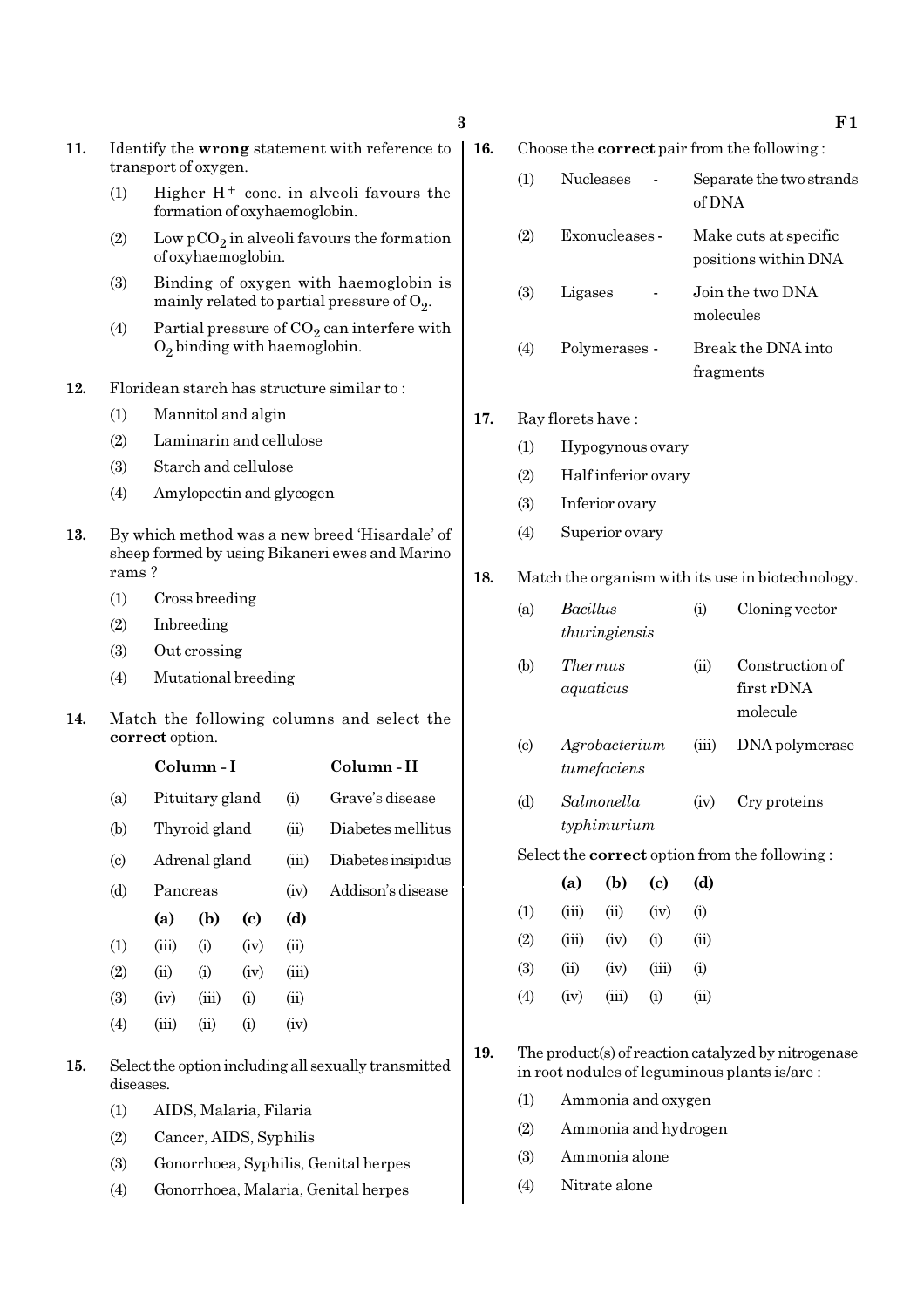$F1$  4

- 20. Name the plant growth regulator which upon spraying on sugarcane crop, increases the length of stem, thus increasing the yield of sugarcane crop.
	- (1) Ethylene
	- (2) Abscisic acid
	- (3) Cytokinin
	- (4) Gibberellin
- 21. The body of the ovule is fused within the funicle at :
	- (1) Nucellus
	- (2) Chalaza
	- (3) Hilum
	- (4) Micropyle

22. The process of growth is maximum during :

- (1) Senescence
- (2) Dormancy
- (3) Log phase
- (4) Lag phase
- 23. Bilaterally symmetrical and acoelomate animals are exemplified by :
	- (1) Aschelminthes
	- (2) Annelida
	- (3) Ctenophora
	- (4) Platyhelminthes
- 24. Which of the following is put into Anaerobic sludge digester for further sewage treatment ?
	- (1) Effluents of primary treatment
	- (2) Activated sludge
	- (3) Primary sludge
	- (4) Floating debris

25. Match the following columns and select the correct option.

|     |                             | correct option.      |                           |       |                             |          |                                                                                  |
|-----|-----------------------------|----------------------|---------------------------|-------|-----------------------------|----------|----------------------------------------------------------------------------------|
|     |                             |                      | Column - I                |       |                             |          | Column - II                                                                      |
|     | (a)                         |                      | <b>Floating Ribs</b>      |       | (i)                         |          | Located between                                                                  |
|     |                             |                      |                           |       |                             |          | second and                                                                       |
|     |                             |                      |                           |       |                             |          |                                                                                  |
|     |                             |                      |                           |       |                             |          | seventh ribs                                                                     |
|     | (b)                         |                      | Acromion                  |       | (ii)                        |          | Head of the                                                                      |
|     |                             |                      |                           |       |                             |          | Humerus                                                                          |
|     | $\left( \circ \right)$      | Scapula              |                           |       | (iii)                       | Clavicle |                                                                                  |
|     | (d)                         |                      | Glenoid cavity            |       | (iv)                        |          | Do not connect                                                                   |
|     |                             |                      |                           |       |                             |          | with the sternum                                                                 |
|     |                             | (a)                  | (b)                       | (c)   | (d)                         |          |                                                                                  |
|     | (1)                         | (iii)                | (ii)                      | (iv)  | (i)                         |          |                                                                                  |
|     | (2)                         | (iv)                 | (iii)                     | (i)   | (ii)                        |          |                                                                                  |
|     | (3)                         | (ii)                 | (iv)                      | (i)   | (iii)                       |          |                                                                                  |
|     | (4)                         | (i)                  | (iii)                     | (ii)  | (iv)                        |          |                                                                                  |
|     |                             |                      |                           |       |                             |          |                                                                                  |
| 26. |                             |                      |                           |       |                             |          | Identify the wrong statement with regard to                                      |
|     |                             | Restriction Enzymes. |                           |       |                             |          |                                                                                  |
|     | (1)                         |                      |                           |       |                             |          | They are useful in genetic engineering.                                          |
|     | (2)                         |                      |                           |       |                             |          | Sticky ends can be joined by using DNA                                           |
|     |                             | ligases.             |                           |       |                             |          |                                                                                  |
|     | (3)                         |                      |                           |       |                             |          | Each restriction enzyme functions by<br>inspecting the length of a DNA sequence. |
|     | (4)                         |                      |                           |       |                             |          | They cut the strand of DNA at palindromic                                        |
|     |                             | sites.               |                           |       |                             |          |                                                                                  |
| 27. |                             |                      |                           |       |                             |          |                                                                                  |
|     |                             | correct option.      |                           |       |                             |          | Match the following columns and select the                                       |
|     |                             |                      | Column-I                  |       |                             |          | Column - II                                                                      |
|     | (a)                         |                      |                           |       | Gregarious, polyphagous (i) |          | Asterias                                                                         |
|     |                             | pest                 |                           |       |                             |          |                                                                                  |
|     | (b)                         |                      | Adult with radial         |       |                             | (ii)     | Scorpion                                                                         |
|     |                             |                      | symmetry and larva        |       |                             |          |                                                                                  |
|     |                             |                      |                           |       | with bilateral symmetry     |          |                                                                                  |
|     | $\left( \mathrm{c} \right)$ |                      | Book lungs                |       |                             | (iii)    | Ctenoplana                                                                       |
|     | (d)                         |                      | Bioluminescence           |       |                             | (iv)     | Locusta                                                                          |
|     |                             | (a)                  | (b)                       | (c)   | (d)                         |          |                                                                                  |
|     | (1)                         | (iii)                | (ii)                      | (i)   | (iv)                        |          |                                                                                  |
|     | (2)                         | (ii)                 | (i)                       | (iii) | (iv)                        |          |                                                                                  |
|     | (3)                         | (i)                  | (iii)                     | (ii)  | (iv)                        |          |                                                                                  |
|     | (4)                         | (iv)                 | (i)                       | (ii)  | (iii)                       |          |                                                                                  |
| 28. |                             |                      |                           |       |                             |          | If the head of cockroach is removed, it may live for                             |
|     |                             | few days because :   |                           |       |                             |          |                                                                                  |
|     | (1)                         |                      |                           |       |                             |          | the head holds a small proportion of a nervous                                   |
|     |                             |                      |                           |       |                             |          | system while the rest is situated along the                                      |
|     |                             |                      | ventral part of its body. |       |                             |          |                                                                                  |
|     | (2)                         |                      |                           |       |                             |          | the head holds a 1/3 <sup>rd</sup> of a nervous system                           |
|     |                             |                      | part of its body.         |       |                             |          | while the rest is situated along the dorsal                                      |
|     |                             |                      |                           |       |                             |          |                                                                                  |

- (3) the supra-oesophageal ganglia of the cockroach are situated in ventral part of abdomen.
- (4) the cockroach does not have nervous system.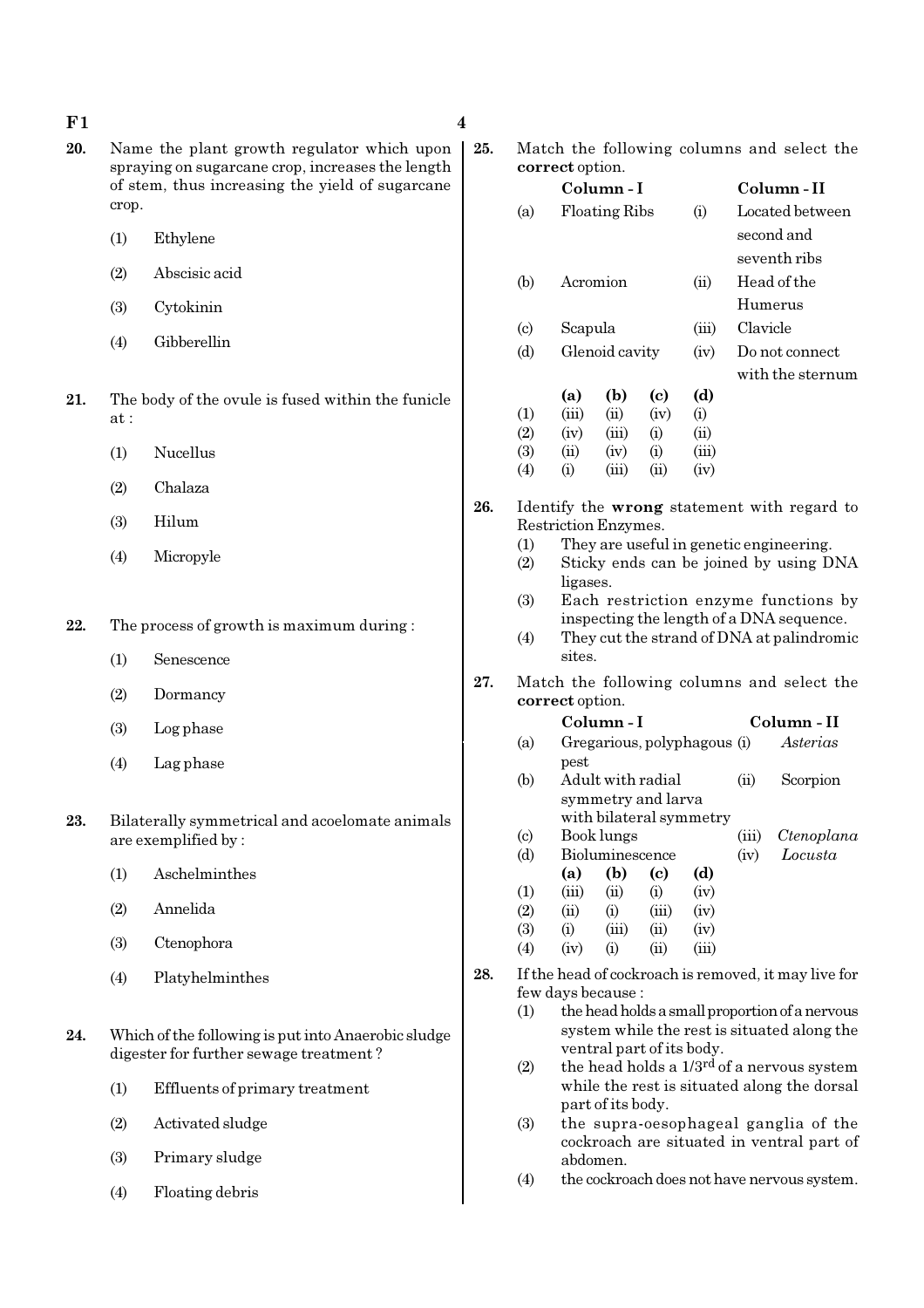- 29. Which of the following regions of the globe exhibits highest species diversity ?
	- (1) Himalayas
	- (2) Amazon forests
	- (3) Western Ghats of India
	- (4) Madagascar
- 30. Which is the important site of formation of glycoproteins and glycolipids in eukaryotic cells ?
	- (1) Golgi bodies
	- (2) Polysomes
	- (3) Endoplasmic reticulum
	- (4) Peroxisomes
- 31. Which of the following pairs is of unicellular algae ?
	- (1) Anabaena and Volvox
	- (2) Chlorella and Spirulina
	- (3) Laminaria and Sargassum
	- (4) Gelidium and Gracilaria
- 32. Which one of the following is the most abundant protein in the animals ?
	- (1) Lectin
	- (2) Insulin
	- (3) Haemoglobin
	- (4) Collagen
- 33. Dissolution of the synaptonemal complex occurs during :
	- (1) Diplotene
	- (2) Leptotene
	- (3) Pachytene
	- (4) Zygotene
- 34. How many true breeding pea plant varieties did Mendel select as pairs, which were similar except in one character with contrasting traits ?
	- (1) 14
	- $(2)$  8
	- (3) 4
	- $(4)$  2
- $5$  F1 35. Cuboidal epithelium with brush border of microvilli is found in : (1) proximal convoluted tubule of nephron (2) eustachian tube (3) lining of intestine (4) ducts of salivary glands 36. Match the following with respect to meiosis : (a) Zygotene (i) Terminalization (b) Pachytene (ii) Chiasmata (c) Diplotene (iii) Crossing over (d) Diakinesis (iv) Synapsis Select the correct option from the following : (a) (b) (c) (d)  $(1)$   $(ii)$   $(iii)$   $(iv)$   $(iii)$  $(2)$   $(ii)$   $(iv)$   $(iii)$   $(i)$  $(3)$   $(iii)$   $(iv)$   $(i)$   $(ii)$  $(4)$   $(iv)$   $(iii)$   $(ii)$   $(i)$ 37. Which of the following statements about inclusion bodies is incorrect ? (1) They lie free in the cytoplasm.
	- (2) These represent reserve material in cytoplasm.
	- (3) They are not bound by any membrane.
	- (4) These are involved in ingestion of food particles.
	- 38. Which of the following would help in prevention of diuresis ?
		- (1) Atrial natriuretic factor causes vasoconstriction
		- (2) Decrease in secretion of renin by JG cells
		- (3) More water reabsorption due to undersecretion of ADH
		- (4) Reabsorption of Na<sup>+</sup> and water from renal tubules due to aldosterone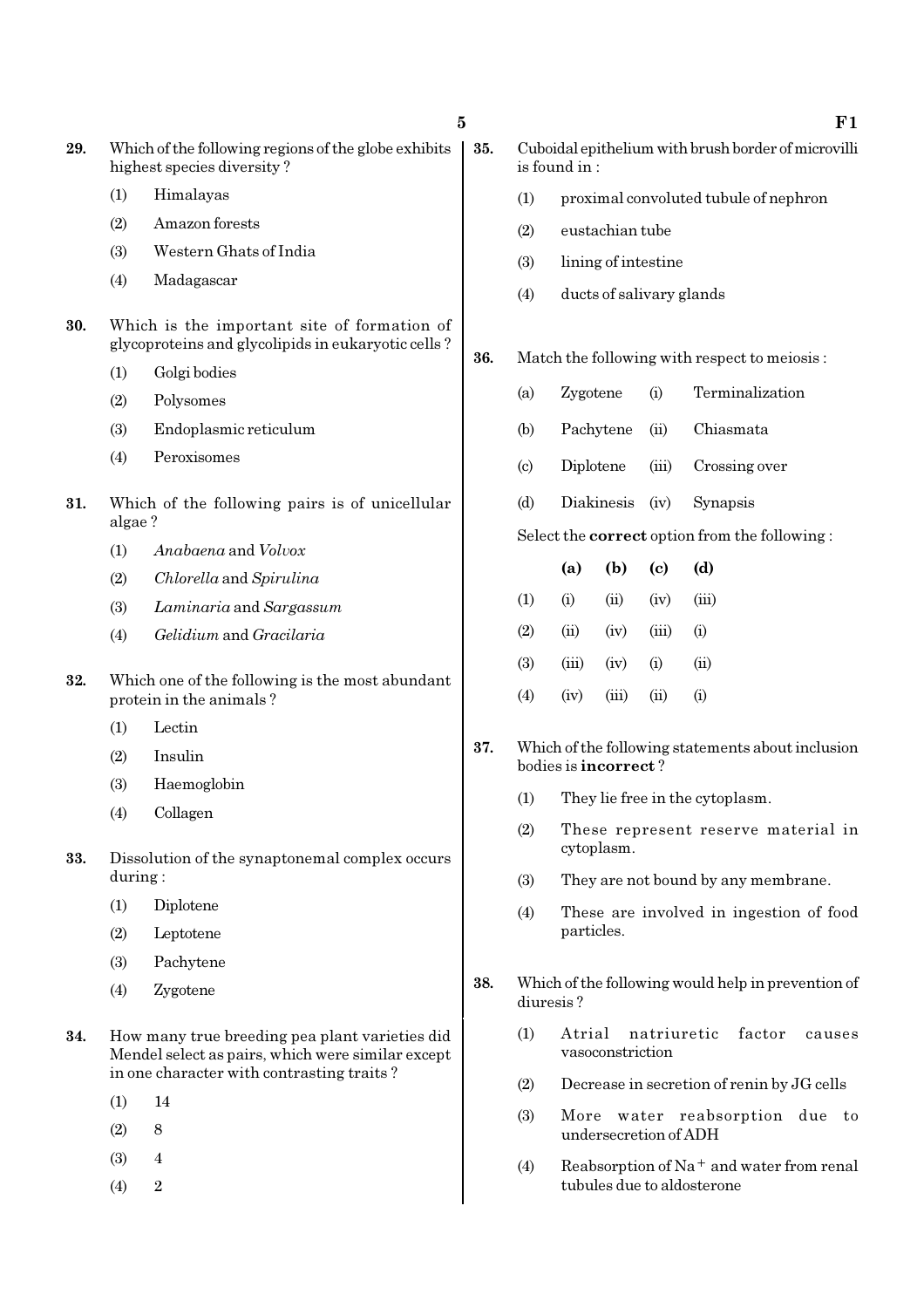- $F1$  6
- 39. The transverse section of a plant shows following anatomical features :
	- (a) Large number of scattered vascular bundles surrounded by bundle sheath.
	- (b) Large conspicuous parenchymatous ground tissue.
	- (c) Vascular bundles conjoint and closed.
	- (d) Phloem parenchyma absent.

#### Identify the category of plant and its part :

- (1) Dicotyledonous stem
- (2) Dicotyledonous root
- (3) Monocotyledonous stem
- (4) Monocotyledonous root
- 40. Which of the following statements is correct ?
	- (1) Adenine pairs with thymine through three H-bonds.
	- (2) Adenine does not pair with thymine.
	- (3) Adenine pairs with thymine through two H-bonds.
	- (4) Adenine pairs with thymine through one H-bond.
- 41. Match the following columns and select the correct option.

|     |                            |           | Column-I                                 |                      |       | Column - II                                    |  |
|-----|----------------------------|-----------|------------------------------------------|----------------------|-------|------------------------------------------------|--|
|     | (a)                        | Bt cotton |                                          |                      | (i)   | Gene therapy                                   |  |
|     | (b)                        |           | Adenosine                                |                      | (ii)  | Cellular defence                               |  |
|     |                            |           | deaminase                                |                      |       |                                                |  |
|     |                            |           | deficiency                               |                      |       |                                                |  |
|     | $\left( \mathrm{c}\right)$ | RNAi      |                                          |                      | (iii) | Detection of HIV                               |  |
|     |                            |           |                                          |                      |       | infection                                      |  |
|     | (d)                        | PCR       |                                          |                      | (iv)  | <b>Bacillus</b>                                |  |
|     |                            |           |                                          |                      |       | thuringiensis                                  |  |
|     |                            | (a)       | (b)                                      | (c)                  | (d)   |                                                |  |
|     | (1)                        | (ii)      | (iii)                                    | (iv)                 | (i)   |                                                |  |
|     | (2)                        | (i)       | (ii)                                     | (iii)                | (iv)  |                                                |  |
|     | (3)                        | (iv)      | (i)                                      | (ii)                 | (iii) |                                                |  |
|     | (4)                        | (iii)     | (ii)                                     | (i)                  | (iv)  |                                                |  |
| 42. | of:                        |           |                                          |                      |       | Flippers of Penguins and Dolphins are examples |  |
|     | (1)                        |           |                                          |                      |       |                                                |  |
|     | (2)                        |           | Industrial melanism<br>Natural selection |                      |       |                                                |  |
|     |                            |           |                                          |                      |       |                                                |  |
|     | (3)                        |           |                                          | Adaptive radiation   |       |                                                |  |
|     | (4)                        |           |                                          | Convergent evolution |       |                                                |  |

- 43. The oxygenation activity of RuBisCo enzyme in photorespiration leads to the formation of :
	- (1) 1 molecule of 6-C compound
	- (2) 1 molecule of 4-C compound and 1 molecule of 2-C compound
	- (3) 2 molecules of 3-C compound
	- (4) 1 molecule of 3-C compound
- 44. The infectious stage of *Plasmodium* that enters the human body is :
	- (1) Female gametocytes
	- (2) Male gametocytes
	- (3) Trophozoites
	- (4) Sporozoites

#### 45. Identify the incorrect statement.

- (1) Sapwood is the innermost secondary xylem and is lighter in colour.
- (2) Due to deposition of tannins, resins, oils etc., heart wood is dark in colour.
- (3) Heart wood does not conduct water but gives mechanical support.
- (4) Sapwood is involved in conduction of water and minerals from root to leaf.

### 46. Which of the following is correct about viroids ?

- (1) They have DNA with protein coat.
- (2) They have free DNA without protein coat.
- (3) They have RNA with protein coat.
- (4) They have free RNA without protein coat.
- 47. Match the following diseases with the causative organism and select the correct option.

|                            |       | Column-I   | Column-II                   |       |             |
|----------------------------|-------|------------|-----------------------------|-------|-------------|
| (a)                        |       | Typhoid    |                             |       | Wuchereria  |
| (b)                        |       | Pneumonia  |                             |       | Plasmodium  |
| $\left( \mathrm{c}\right)$ |       | Filariasis |                             |       | Salmonella  |
| (d)                        |       | Malaria    |                             |       | Haemophilus |
|                            | (a)   | (b)        | $\left( \mathrm{c} \right)$ | (d)   |             |
| (1)                        | (ii)  | (i)        | (iii)                       | (iv)  |             |
| (2)                        | (iv)  | (i)        | (ii)                        | (iii) |             |
| (3)                        | (i)   | (iii)      | (ii)                        | (iv)  |             |
| $\left( 4\right)$          | (iii) | (iv)       | (i)                         | (ii)  |             |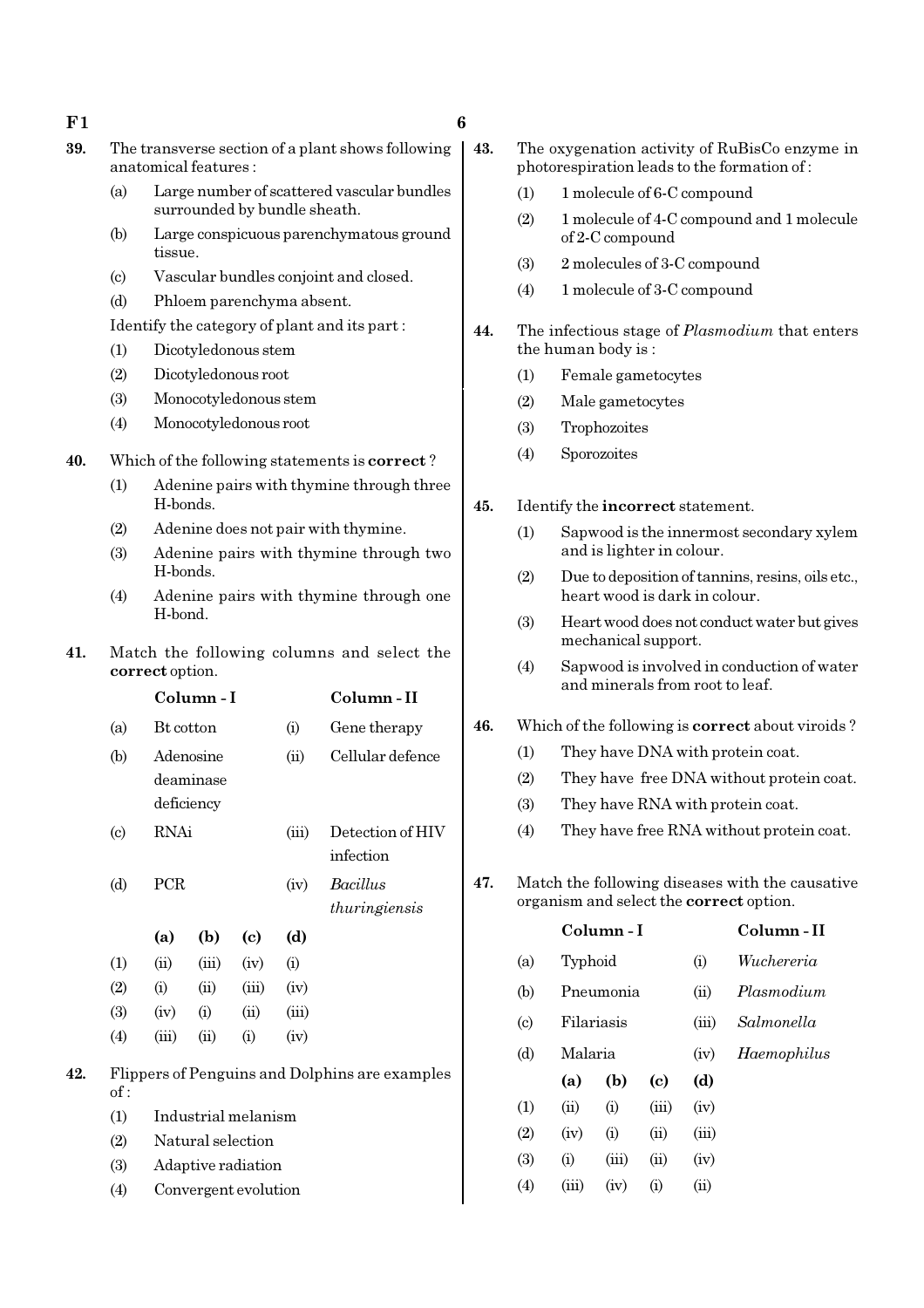48. Identify the wrong statement with reference to the gene 'I' that controls ABO blood groups.

- (1) When  $I^A$  and  $I^B$  are present together, they express same type of sugar.
- (2) Allele 'i' does not produce any sugar.
- (3) The gene (I) has three alleles.
- (4) A person will have only two of the three alleles.
- 49. According to Robert May, the global species diversity is about :
	- (1) 50 million
	- (2) 7 million
	- (3) 1.5 million
	- (4) 20 million
- 50. Which of the following is not an attribute of a population ?
	- (1) Mortality
	- (2) Species interaction
	- (3) Sex ratio
	- (4) Natality
- 51. In water hyacinth and water lily, pollination takes place by :
	- (1) wind and water
	- (2) insects and water
	- (3) insects or wind
	- (4) water currents only

52. The QRS complex in a standard ECG represents :

- (1) Depolarisation of ventricles
- (2) Repolarisation of ventricles
- (3) Repolarisation of auricles
- (4) Depolarisation of auricles

53. Select the correct match.

|     | Sickle cell anaemia - Autosomal | recessive trait,<br>chromosome-11 | 0 L. |
|-----|---------------------------------|-----------------------------------|------|
| (2) | Thalassemia                     | X linked                          |      |
| (3) | Haemophilia                     | Y linked                          |      |
|     |                                 |                                   |      |

(4) Phenylketonuria - Autosomal dominant trait

- 54. The number of substrate level phosphorylations in one turn of citric acid cycle is :
	- (1) Two
	- (2) Three
	- (3) Zero
	- (4) One

55. Match the following :

- (a) Inhibitor of catalytic (i) Ricin activity
- (b) Possess peptide bonds (ii) Malonate
- (c) Cell wall material in (iii) Chitin fungi
- (d) Secondary metabolite (iv) Collagen Choose the correct option from the following :

|                   | (a)   | (b)               | (c)   | (d)        |
|-------------------|-------|-------------------|-------|------------|
| $\rm(1)$          | (iii) | (iv)              | (i)   | (ii)       |
| (2)               | (ii)  | (iii)             | (i)   | (iv)       |
| (3)               | (ii)  | (iv)              | (iii) | (i)        |
| $\left( 4\right)$ | (iii) | $\left( 1\right)$ | (iv)  | $\rm (11)$ |

- 56. Which of the following refer to correct example(s) of organisms which have evolved due to changes in environment brought about by anthropogenic action ?
	- (a) Darwin's Finches of Galapagos islands.
	- (b) Herbicide resistant weeds.
	- (c) Drug resistant eukaryotes.
	- (d) Man-created breeds of domesticated animals like dogs.
	- $(1)$  (b),  $(c)$  and  $(d)$
	- $(2)$  only  $(d)$
	- $(3)$  only  $(a)$
	- $(4)$  (a) and (c)
- 57. Some dividing cells exit the cell cycle and enter vegetative inactive stage. This is called quiescent stage (G<sub>0</sub>). This process occurs at the end of :
	- (1) S phase
	- $(2)$  G<sub>2</sub> phase
	- (3) M phase
	- $(4)$  G<sub>1</sub> phase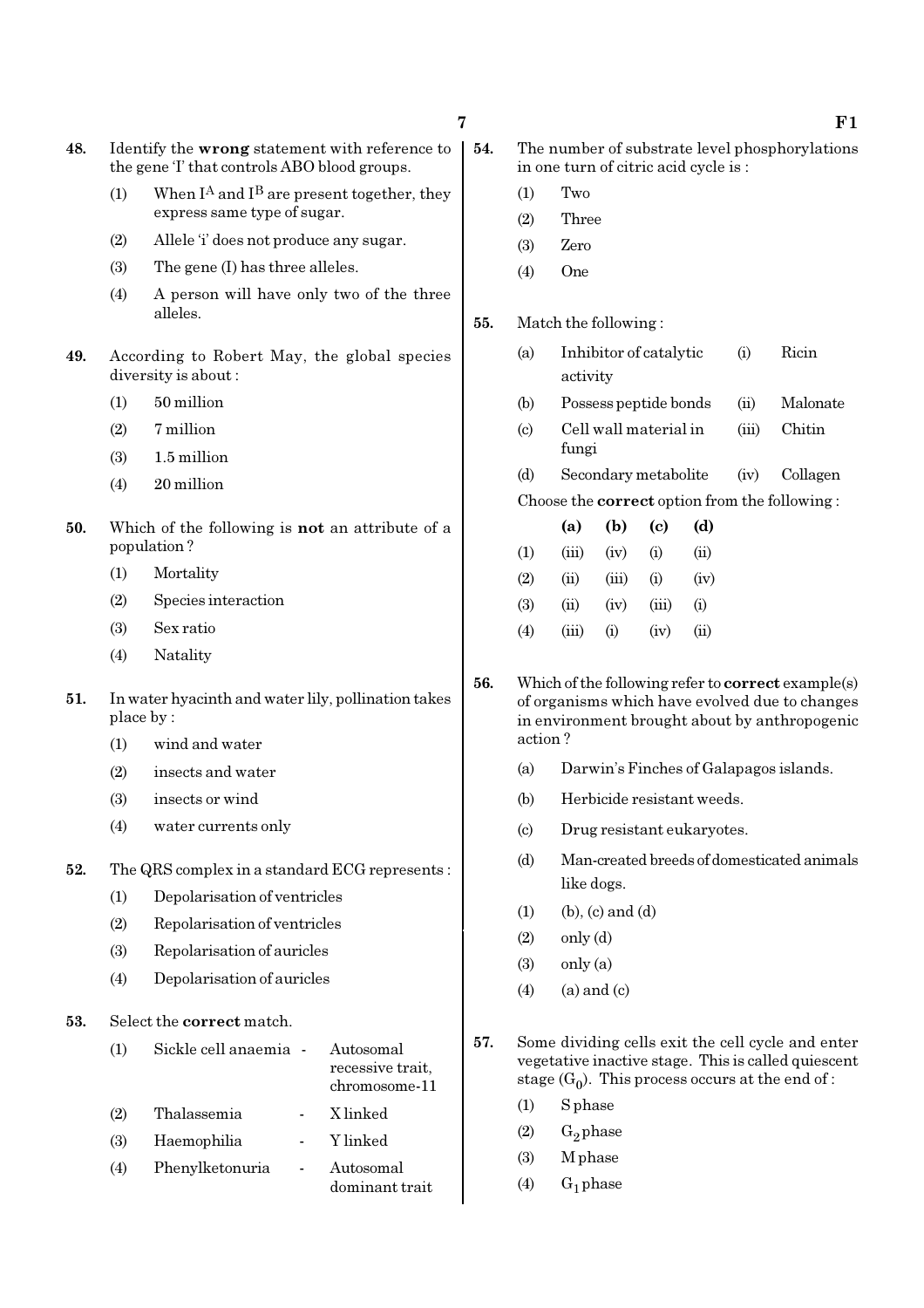- $F1$  8
- 
- 
- 58. Secondary metabolites such as nicotine, strychnine and caffeine are produced by plants for their :
	- (1) Defence action
	- (2) Effect on reproduction
	- (3) Nutritive value
	- (4) Growth response
- 59. Meiotic division of the secondary oocyte is completed :
	- (1) After zygote formation
	- (2) At the time of fusion of a sperm with an ovum
	- (3) Prior to ovulation
	- (4) At the time of copulation
- 60. Which of the following statements is not correct ?
	- (1) The functional insulin has A and B chains linked together by hydrogen bonds.
	- (2) Genetically engineered insulin is produced in E-Coli.
	- (3) In man insulin is synthesised as a proinsulin.
	- (4) The proinsulin has an extra peptide called C-peptide.
- 61. Snow-blindness in Antarctic region is due to :
	- (1) High reflection of light from snow
	- (2) Damage to retina caused by infra-red rays
	- (3) Freezing of fluids in the eye by low temperature
	- (4) Inflammation of cornea due to high dose of UV-B radiation
- 62. Strobili or cones are found in :
	- (1) Marchantia
	- (2) Equisetum
	- (3) Salvinia
	- (4) Pteris
- 63. From his experiments, S.L. Miller produced amino acids by mixing the following in a closed flask :
	- (1)  $\mathrm{CH}_4, \mathrm{H}_2, \mathrm{NH}_3$  and water vapor at 600°C
	- (2)  $\mathrm{CH}_3, \mathrm{H}_2, \mathrm{NH}_3$  and water vapor at 600°C
	- (3)  $\mathrm{CH}_4, \mathrm{H}_2, \mathrm{NH}_3$  and water vapor at 800°C
	- (4)  $\text{CH}_3, \text{H}_2, \text{NH}_4$  and water vapor at 800°C
- 64. In relation to Gross primary productivity and Net primary productivity of an ecosystem, which one of the following statements is correct ?
	- (1) Gross primary productivity and Net primary productivity are one and same.
	- (2) There is no relationship between Gross primary productivity and Net primary productivity.
	- (3) Gross primary productivity is always less than net primary productivity.
	- (4) Gross primary productivity is always more than net primary productivity.
- 65. Match the trophic levels with their correct species examples in grassland ecosystem.
	- (a) Fourth trophic level (i) Crow
		- (b) Second trophic level (ii) Vulture
		- (c) First trophic level (iii) Rabbit
		- (d) Third trophic level (iv) Grass

Select the correct option :

|     | (a)      | (b)    | (c)      | (d)  |
|-----|----------|--------|----------|------|
| (1) | (iv)     | (iii)  | (ii)     | (i)  |
| (2) | $\rm(i)$ | (ii)   | (iii)    | (iv) |
| (3) | (ii)     | (iii)  | (iv)     | (i)  |
| (4) | (iii)    | $\sin$ | $\rm(i)$ | (iv) |

- 66. Select the correct statement.
	- (1) Insulin acts on pancreatic cells and adipocytes.
	- (2) Insulin is associated with hyperglycemia.
	- (3) Glucocorticoids stimulate gluconeogenesis.
	- (4) Glucagon is associated with hypoglycemia.
- 67. Select the correct events that occur during inspiration.
	- (a) Contraction of diaphragm
	- (b) Contraction of external inter-costal muscles
	- (c) Pulmonary volume decreases
	- (d) Intra pulmonary pressure increases
	- $(1)$   $(a)$ ,  $(b)$  and  $(d)$
	- $(2)$  only  $(d)$
	- $(3)$   $(a)$  and  $(b)$
	- $(4)$  (c) and  $(d)$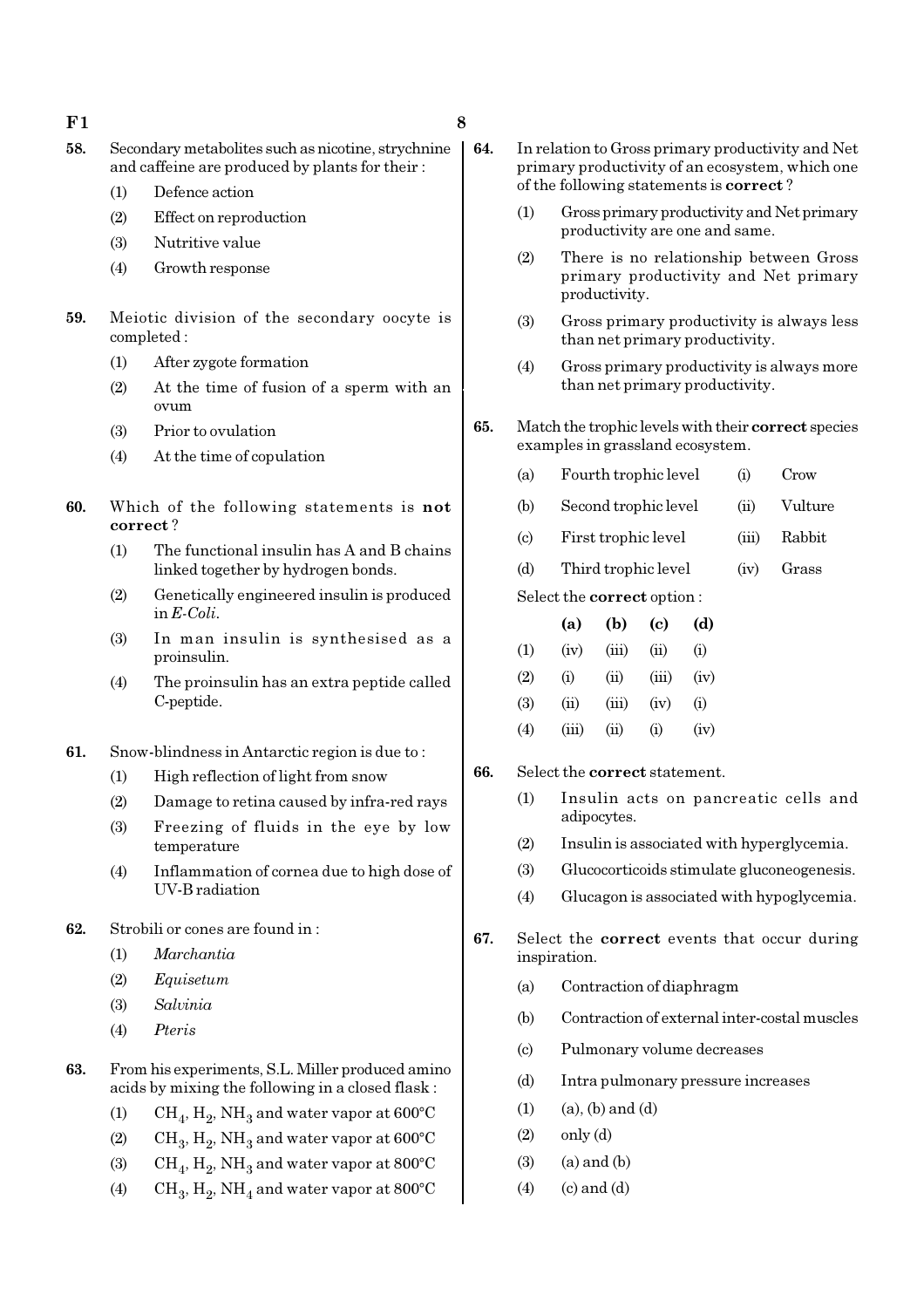- 68. The roots that originate from the base of the stem are :
	- (1) Prop roots
	- (2) Lateral roots
	- (3) Fibrous roots
	- (4) Primary roots
- 69. Goblet cells of alimentary canal are modified from :
	- (1) Chondrocytes
	- (2) Compound epithelial cells
	- (3) Squamous epithelial cells
	- (4) Columnar epithelial cells
- 70. Montreal protocol was signed in 1987 for control of :
	- (1) Release of Green House gases
	- (2) Disposal of e-wastes
	- (3) Transport of Genetically modified organisms from one country to another
	- (4) Emission of ozone depleting substances
- 71. Which of the following statements are true for the phylum-Chordata ?
	- (a) In Urochordata notochord extends from head to tail and it is present throughout their life.
	- (b) In Vertebrata notochord is present during the embryonic period only.
	- (c) Central nervous system is dorsal and hollow.
	- (d) Chordata is divided into 3 subphyla : Hemichordata, Tunicata and Cephalochordata.
	- $(1)$   $(a)$  and  $(b)$
	- $(2)$  (b) and  $(c)$
	- $(3)$   $(d)$  and  $(c)$
	- $(4)$   $(c)$  and  $(a)$
- 72. Identify the substances having glycosidic bond and peptide bond, respectively in their structure :
	- (1) Cellulose, lecithin
	- (2) Inulin, insulin
	- (3) Chitin, cholesterol
	- (4) Glycerol, trypsin

73. Match the following columns and select the correct option.

|                            |          | Column - I     |      | Column - II |                    |
|----------------------------|----------|----------------|------|-------------|--------------------|
| (a)                        | Placenta |                |      | (i)         | Androgens          |
| (b)                        |          | Zona pellucida |      | (ii)        | Human Chorionic    |
|                            |          |                |      |             | Gonadotropin       |
|                            |          |                |      |             | (hCG)              |
| $\left( \mathrm{c}\right)$ |          | Bulbo-urethral |      | (iii)       | Layer of the ovum  |
|                            |          | glands         |      |             |                    |
| (d)                        |          | Leydig cells   |      | (iv)        | Lubrication of the |
|                            |          |                |      |             | Penis              |
|                            | (a)      | (b)            | (c)  | (d)         |                    |
| (1)                        | (iii)    | (ii)           | (iv) | (i)         |                    |
| (2)                        | (ii)     | (iii)          | (iv) | (i)         |                    |
| (3)                        | (iv)     | (iii)          | (i)  | (ii)        |                    |
| (4)                        | $\rm(i)$ | (iv)           | (ii) | (iii)       |                    |

- 74. If the distance between two consecutive base pairs is 0.34 nm and the total number of base pairs of a DNA double helix in a typical mammalian cell is  $6.6 \times 10^9$  bp, then the length of the DNA is approximately :
	- (1) 2.2 meters
	- (2) 2.7 meters
	- (3) 2.0 meters
	- (4) 2.5 meters
- 75. The ovary is half inferior in :
	- (1) Sunflower
	- (2) Plum
	- (3) Brinjal
	- (4) Mustard
- 76. Identify the correct statement with regard to  $G_1$  phase (Gap 1) of interphase.
	- (1) Cell is metabolically active, grows but does not replicate its DNA.
	- (2) Nuclear Division takes place.
	- (3) DNA synthesis or replication takes place.
	- (4) Reorganisation of all cell components takes place.
- 77. Which of the following hormone levels will cause release of ovum (ovulation) from the graffian follicle ?
	- (1) Low concentration of LH
	- (2) Low concentration of FSH
	- (3) High concentration of Estrogen
	- (4) High concentration of Progesterone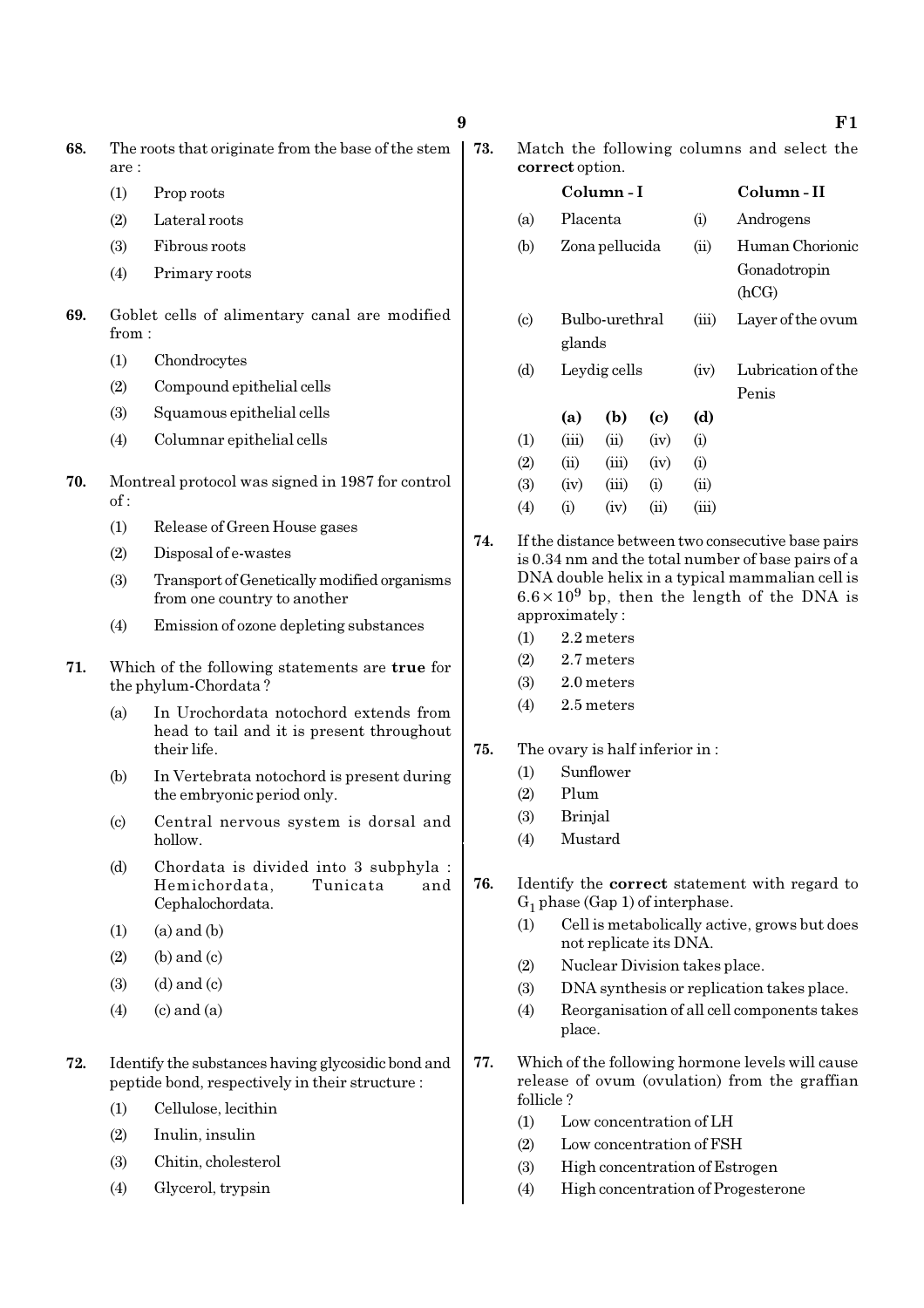| F1  |                                                                                                                     | 10                                                                          |                         |                             |       |                                          |                     |                                            |                             |                              |                        |             |                   |
|-----|---------------------------------------------------------------------------------------------------------------------|-----------------------------------------------------------------------------|-------------------------|-----------------------------|-------|------------------------------------------|---------------------|--------------------------------------------|-----------------------------|------------------------------|------------------------|-------------|-------------------|
| 78. | Identify the correct statement with reference to                                                                    |                                                                             |                         |                             |       | 82.                                      |                     | The first phase of translation is:         |                             |                              |                        |             |                   |
|     |                                                                                                                     | human digestive system.<br>Ileum is a highly coiled part.                   |                         |                             |       |                                          |                     | (1)                                        |                             |                              | Aminoacylation of tRNA |             |                   |
|     | (1)                                                                                                                 |                                                                             |                         |                             |       |                                          |                     | (2)                                        |                             | Recognition of an anti-codon |                        |             |                   |
|     | (2)                                                                                                                 |                                                                             |                         |                             |       | Vermiform appendix arises from duodenum. |                     | (3)                                        |                             | Binding of mRNA to ribosome  |                        |             |                   |
|     | (3)                                                                                                                 |                                                                             |                         |                             |       | Ileum opens into small intestine.        |                     | (4)                                        | Recognition of DNA molecule |                              |                        |             |                   |
|     | (4)                                                                                                                 |                                                                             |                         |                             |       | Serosa is the innermost layer of the     | 83.                 | Embryological support for evolution was    |                             |                              |                        |             |                   |
|     | alimentary canal.                                                                                                   |                                                                             |                         |                             |       |                                          |                     | disapproved by:                            |                             |                              |                        |             |                   |
| 79. | Match the following columns and select the                                                                          |                                                                             |                         |                             |       |                                          |                     | (1)                                        |                             | Charles Darwin               |                        |             |                   |
|     |                                                                                                                     | correct option.                                                             |                         |                             |       |                                          |                     |                                            | Oparin                      |                              |                        |             |                   |
|     | Column-I                                                                                                            |                                                                             |                         |                             |       | Column-II                                |                     | (3)                                        |                             |                              | Karl Ernst von Baer    |             |                   |
|     | (a)                                                                                                                 | Eosinophils<br>(i)                                                          |                         |                             |       | Immune response                          |                     | Alfred Wallace<br>(4)                      |                             |                              |                        |             |                   |
|     | (b)                                                                                                                 | Basophils                                                                   |                         |                             | (ii)  | Phagocytosis                             | 84.                 | Match the following columns and select the |                             |                              |                        |             |                   |
|     | $\left( \text{c} \right)$                                                                                           | Neutrophils                                                                 |                         |                             | (iii) | Release                                  |                     | correct option.                            |                             |                              |                        |             |                   |
|     |                                                                                                                     |                                                                             |                         |                             |       | histaminase,                             |                     | Column-I                                   |                             |                              |                        | Column-II   |                   |
|     |                                                                                                                     |                                                                             |                         |                             |       | destructive                              |                     | (a)                                        | $6 - 15$ pairs of           |                              | (i)                    | Trygon      |                   |
|     |                                                                                                                     |                                                                             |                         | enzymes                     |       |                                          |                     | gill slits                                 |                             |                              |                        |             |                   |
|     | (d)<br>Lymphocytes                                                                                                  |                                                                             | (iv)                    | Release granules            |       | (b)                                      |                     | Heterocercal                               |                             | (ii)                         | Cyclostomes            |             |                   |
|     |                                                                                                                     |                                                                             | containing              |                             |       |                                          | caudal fin          |                                            |                             |                              |                        |             |                   |
|     |                                                                                                                     |                                                                             |                         |                             |       | histamine                                |                     |                                            |                             | Air Bladder                  |                        | (iii)       | Chondrichthyes    |
|     |                                                                                                                     | (a)                                                                         | (b)                     | $\left( \mathbf{c} \right)$ | (d)   |                                          |                     | $\left( \mathrm{c}\right)$                 |                             |                              |                        |             |                   |
|     | (1)                                                                                                                 | (i)                                                                         | (ii)                    | (iv)                        | (iii) |                                          |                     | (d)                                        |                             | Poison sting                 |                        | (iv)        | Osteichthyes      |
|     | (2)                                                                                                                 | (ii)                                                                        | (i)                     | (iii)                       | (iv)  |                                          |                     |                                            | (a)                         | (b)                          | (c)                    | (d)         |                   |
|     | (3)                                                                                                                 | (iii)                                                                       | (iv)                    | (ii)                        | (i)   |                                          |                     | (1)                                        | (iv)                        | (ii)                         | (iii)                  | (i)         |                   |
|     | (4)                                                                                                                 | (iv)                                                                        | (i)                     | (ii)                        | (iii) |                                          |                     | (2)                                        | (i)                         | (iv)                         | (iii)                  | (ii)        |                   |
| 80. |                                                                                                                     | The plant parts which consist of two generations -<br>one within the other: |                         |                             |       |                                          |                     | (3)<br>(4)                                 | (ii)<br>(iii)               | (iii)<br>(iv)                | (iv)<br>(i)            | (i)<br>(ii) |                   |
|     |                                                                                                                     |                                                                             |                         |                             |       |                                          |                     |                                            |                             |                              |                        |             |                   |
|     |                                                                                                                     | Pollen grains inside the anther<br>(a)                                      |                         |                             |       |                                          | 85.                 | Match the following columns and select the |                             |                              |                        |             |                   |
|     | (b)                                                                                                                 | Germinated pollen grain with two male<br>gametes                            |                         |                             |       |                                          |                     | correct option.                            |                             |                              |                        |             |                   |
|     |                                                                                                                     |                                                                             |                         |                             |       |                                          |                     |                                            | Column-I                    |                              |                        |             | Column-II         |
|     | Seed inside the fruit<br>$\left( \mathrm{c}\right)$<br>(d)<br>Embryo sac inside the ovule<br>$(c)$ and $(d)$<br>(1) |                                                                             |                         |                             | (a)   | Clostridium                              |                     | (i)                                        | Cyclosporin-A               |                              |                        |             |                   |
|     |                                                                                                                     |                                                                             |                         |                             |       |                                          |                     | butylicum                                  |                             |                              |                        |             |                   |
|     |                                                                                                                     |                                                                             |                         |                             | (b)   |                                          | Trichoderma<br>(ii) |                                            |                             | Butyric Acid                 |                        |             |                   |
|     | (2)                                                                                                                 | $(a)$ and $(d)$                                                             |                         |                             |       |                                          |                     |                                            |                             | polysporum                   |                        |             |                   |
|     | (3)                                                                                                                 | $(a)$ only                                                                  |                         |                             |       |                                          |                     | $\left( \mathrm{c}\right)$                 |                             | Monascus                     |                        | (iii)       | Citric Acid       |
|     | (4)                                                                                                                 |                                                                             | $(a)$ , $(b)$ and $(c)$ |                             |       |                                          |                     |                                            |                             | purpureus                    |                        |             |                   |
|     |                                                                                                                     |                                                                             |                         |                             |       |                                          |                     | (d)                                        |                             | Aspergillus niger            |                        | (iv)        | Blood cholesterol |
| 81. | Bt cotton variety that was developed by the<br>introduction of toxin gene of Bacillus thuringiensis                 |                                                                             |                         |                             |       |                                          |                     |                                            |                             |                              |                        |             | lowering agent    |
|     |                                                                                                                     | $(Bt)$ is resistant to:                                                     |                         |                             |       |                                          |                     |                                            | (a)                         | (b)                          | (c)                    | (d)         |                   |
|     | (1)                                                                                                                 |                                                                             | Plant nematodes         |                             |       |                                          |                     | (1)                                        | (i)                         | (ii)                         | (iv)                   | (iii)       |                   |
|     | (2)                                                                                                                 |                                                                             | Insect predators        |                             |       |                                          |                     | (2)                                        | (iv)                        | (iii)                        | (ii)                   | (i)         |                   |
|     | (3)                                                                                                                 |                                                                             | Insect pests            |                             |       |                                          |                     | (3)                                        | (iii)                       | (iv)                         | (ii)                   | (i)         |                   |
|     | (4)                                                                                                                 |                                                                             | Fungal diseases         |                             |       |                                          |                     | (4)                                        | (ii)                        | (i)                          | (iv)                   | (iii)       |                   |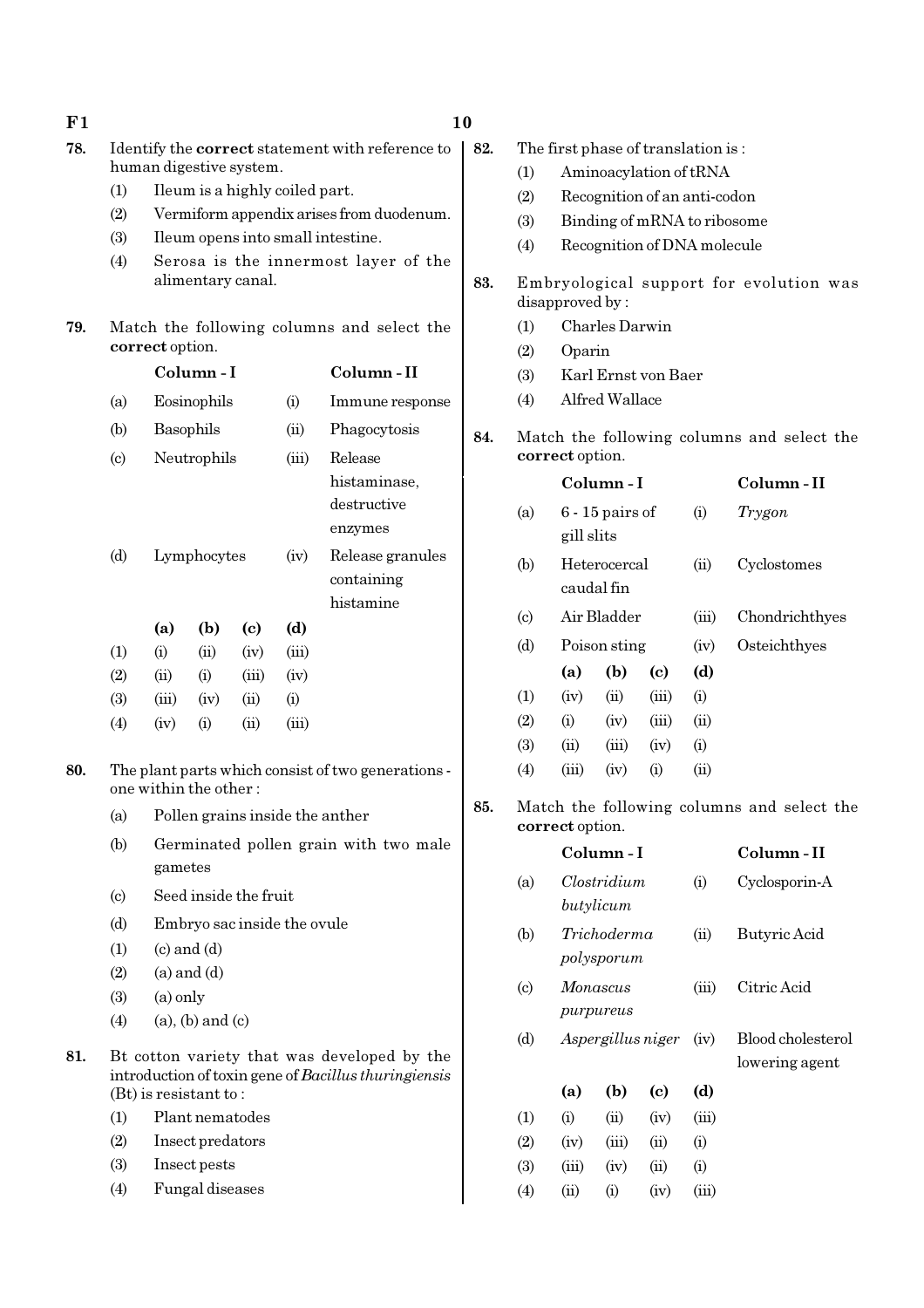86. Which of the following is not an inhibitory substance governing seed dormancy ?

- (1) Phenolic acid
- (2) Para-ascorbic acid
- (3) Gibberellic acid
- (4) Abscisic acid
- 87. Match the following columns and select the correct option.

|                            |       | Column - I      |                            |           | Column - II                           |
|----------------------------|-------|-----------------|----------------------------|-----------|---------------------------------------|
| (a)                        |       | Organ of Corti  |                            | $\rm (i)$ | Connects middle<br>ear and pharynx    |
| (b)                        |       | Cochlea         |                            |           | Coiled part of the<br>labyrinth       |
| $\left( \mathrm{c}\right)$ |       | Eustachian tube |                            |           | Attached to the<br>oval window        |
| (d)                        |       | <b>Stapes</b>   |                            |           | Located on the<br>basilar<br>membrane |
|                            | (a)   | (b)             | $\left( \mathrm{e}\right)$ | (d)       |                                       |
| $\left(1\right)$           | (iv)  | (ii)            | (i)                        | (iii)     |                                       |
| (2)                        | (i)   | (ii)            | (iv)                       | (iii)     |                                       |
| (3)                        | (ii)  | (iii)           | (i)                        | (iv)      |                                       |
| $\left( 4\right)$          | (iii) | (i)             | (iv)                       | (ii)      |                                       |
|                            |       |                 |                            |           |                                       |

- 88. The enzyme enterokinase helps in conversion of :
	- (1) caseinogen into casein
	- (2) pepsinogen into pepsin
	- (3) protein into polypeptides
	- (4) trypsinogen into trypsin
- 89. Presence of which of the following conditions in urine are indicative of Diabetes Mellitus ?
	- (1) Ketonuria and Glycosuria
	- (2) Renal calculi and Hyperglycaemia
	- (3) Uremia and Ketonuria
	- (4) Uremia and Renal Calculi
- 90. The process responsible for facilitating loss of water in liquid form from the tip of grass blades at night and in early morning is :
	- (1) Imbibition
	- (2) Plasmolysis
	- (3) Transpiration
	- (4) Root pressure

91. A short electric dipole has a dipole moment of 16×10−<sup>9</sup> C m. The electric potential due to the dipole at a point at a distance of 0.6 m from the centre of the dipole, situated on a line making an angle of  $60^\circ$  with the dipole axis is :

$$
\left(\frac{1}{4\pi\epsilon_0} = 9 \times 10^9 \text{ N m}^2/\text{C}^2\right)
$$
  
(1) 400 V  
(2) zero  
(3) 50 V  
(4) 200 V

- 92. A series LCR circuit is connected to an ac voltage source. When L is removed from the circuit, the phase difference between current and voltage  $is \frac{1}{3}$ π . If instead C is removed from the circuit, the phase difference is again  $\frac{1}{3}$ π between current and voltage. The power factor of the circuit is :
	- $(1)$  1.0
	- $(2)$  −1.0
	- (3) zero
	- $(4)$  0.5
- 93. Light of frequency 1.5 times the threshold frequency is incident on a photosensitive material. What will be the photoelectric current if the frequency is halved and intensity is doubled ?
	- (1) one-fourth
	- (2) zero
	- (3) doubled
	- (4) four times
- 94. Dimensions of stress are :
	- (1)  $[ML^{0}T^{-2}]$
	- (2)  $[ML<sup>-1</sup>T<sup>-2</sup>]$
	- (3)  $[MLT^{-2}]$
	- (4)  $[ML^2T^{-2}]$
- 95. An electron is accelerated from rest through a potential difference of V volt. If the de Broglie wavelength of the electron is 1.227×10−2 nm, the potential difference is :
	- $(1)$  10<sup>3</sup> V
	- $(2)$  10<sup>4</sup> V
	- $(3)$  10 V
	- $(4)$  10<sup>2</sup> V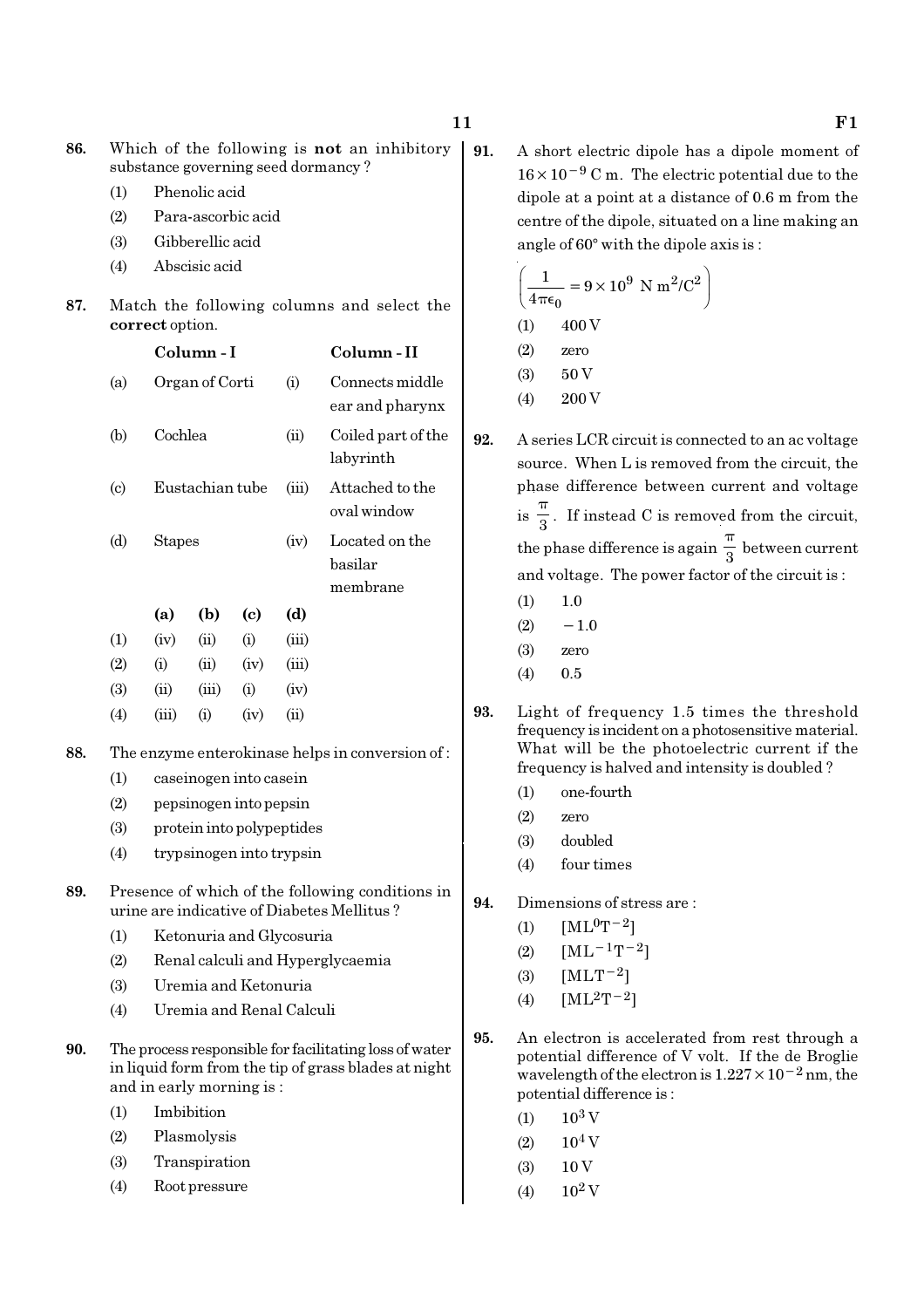- $F1$  12
- 96. The capacitance of a parallel plate capacitor with air as medium is  $6 \mu$ F. With the introduction of a dielectric medium, the capacitance becomes  $30 \mu$ F. The permittivity of the medium is :
	- $(\epsilon_0 = 8.85 \times 10^{-12} \text{ C}^2 \text{ N}^{-1} \text{ m}^{-2})$
	- (1)  $0.44 \times 10^{-10}$  C<sup>2</sup> N<sup>-1</sup> m<sup>-2</sup>
	- (2)  $5.00 \text{ C}^2 \text{ N}^{-1} \text{ m}^{-2}$
	- (3)  $0.44 \times 10^{-13}$  C<sup>2</sup> N<sup>-1</sup> m<sup>-2</sup>
	- (4)  $1.77 \times 10^{-12}$  C<sup>2</sup> N<sup>-1</sup> m<sup>-2</sup>
- 97. The solids which have the negative temperature coefficient of resistance are :
	- (1) semiconductors only
	- (2) insulators and semiconductors
	- (3) metals
	- (4) insulators only
- 98. For transistor action, which of the following statements is correct ?
	- (1) Both emitter junction as well as the collector junction are forward biased.
	- (2) The base region must be very thin and lightly doped.
	- (3) Base, emitter and collector regions should have same doping concentrations.
	- (4) Base, emitter and collector regions should have same size.
- 99. A screw gauge has least count of 0.01 mm and there are 50 divisions in its circular scale.

The pitch of the screw gauge is :

- (1) 0.5 mm
- (2) 1.0 mm
- (3) 0.01 mm
- $(4)$  0.25 mm
- 100. The phase difference between displacement and acceleration of a particle in a simple harmonic motion is :
	- (1)  $\frac{\pi}{2}$  rad π
	- (2) zero
	- (3)  $\pi$  rad

$$
(4) \qquad \frac{3\pi}{2} \text{ rad}
$$

101. A long solenoid of 50 cm length having 100 turns carries a current of 2.5 A. The magnetic field at the centre of the solenoid is :

$$
(\mu_0 = 4\pi \times 10^{-7} \text{ T m A}^{-1})
$$

- (1)  $6.28 \times 10^{-5}$  T
- $(2)$  3.14 × 10<sup>-5</sup> T
- (3) 6.28  $\times$  10<sup>-4</sup> T
- (4)  $3.14 \times 10^{-4}$  T
- 102. A ball is thrown vertically downward with a velocity of 20 m/s from the top of a tower. It hits the ground after some time with a velocity of 80 m/s. The height of the tower is :  $(g=10 \text{ m/s}^2)$ 
	- (1) 320 m
	- (2) 300 m
	- (3) 360 m
	- (4) 340 m

103. The color code of a resistance is given below :



The values of resistance and tolerance, respectively, are :

- (1)  $4.7 \text{ k}\Omega, 5\%$
- (2) 470  $\Omega$ , 5%
- (3)  $470 \text{ k}\Omega, 5\%$
- (4)  $47 k\Omega$ , 10%
- **104.** The Brewsters angle  $i<sub>b</sub>$  for an interface should be :
	- (1)  $45^{\circ} < i_b < 90^{\circ}$
	- (2)  $i_h = 90^\circ$
	- (3)  $0^{\circ} < i_b < 30^{\circ}$
	- (4)  $30^{\circ} < i_b < 45^{\circ}$
- 105. A ray is incident at an angle of incidence  $i$  on one surface of a small angle prism (with angle of prism A) and emerges normally from the opposite surface. If the refractive index of the material of the prism is  $\mu$ , then the angle of incidence is nearly equal to :
	- $(1)$   $\mu$ A

(2) 
$$
\frac{\mu A}{2}
$$
  
\n(3)  $\frac{A}{2\mu}$   
\n(4)  $\frac{2A}{\mu}$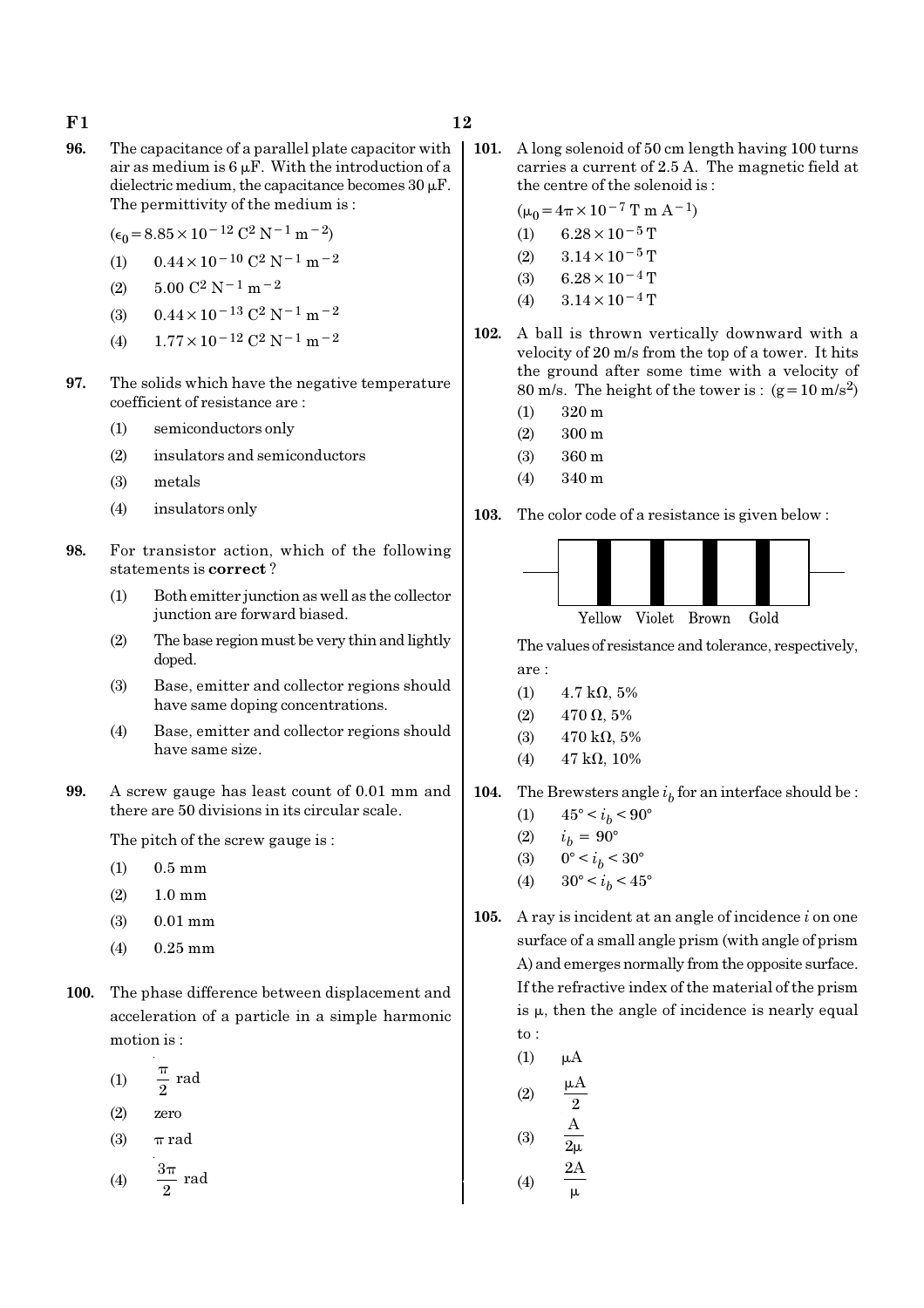- 106. Two cylinders A and B of equal capacity are connected to each other via a stop cock. A contains an ideal gas at standard temperature and pressure. B is completely evacuated. The entire system is thermally insulated. The stop cock is suddenly opened. The process is :
	- (1) isochoric
	- (2) isobaric
	- (3) isothermal
	- (4) adiabatic
- 107. For which one of the following, Bohr model is not valid ?
	- (1) Deuteron atom
	- (2) Singly ionised neon atom  $(Ne^+)$
	- (3) Hydrogen atom
	- (4) Singly ionised helium atom  $(He<sup>+</sup>)$
- 108. Two bodies of mass 4 kg and 6 kg are tied to the ends of a massless string. The string passes over a pulley which is frictionless (see figure). The acceleration of the system in terms of acceleration due to gravity (g) is :



- $(4)$  g/2
- 109. In a certain region of space with volume  $0.2 \text{ m}^3$ , the electric potential is found to be 5 V throughout. The magnitude of electric field in this region is :
	- (1) 1 N/C
	- (2) 5 N/C
	- (3) zero
	- (4) 0.5 N/C
- 110. When a uranium isotope  $^{235}_{92}$ U is bombarded with a neutron, it generates  $^{89}_{36}\text{Kr}$  , three neutrons and :
	- (1)  $\frac{101}{36}$ Kr
	- (2)  $\frac{103}{36} \mathrm{Kr}$
	- (3)  $\frac{144}{56}Ba$
	- (4)  $\frac{91}{40}Zr$
- 111. The energy equivalent of 0.5 g of a substance is :
	- (1)  $1.5 \times 10^{13}$  J
	- (2)  $0.5 \times 10^{13}$  J
	- (3)  $4.5 \times 10^{16}$  J
	- (4)  $4.5 \times 10^{13}$  J
- 112. The mean free path for a gas, with molecular diameter d and number density n can be expressed as :

(1) 
$$
\frac{1}{\sqrt{2} n^2 \pi d^2}
$$
  
\n(2) 
$$
\frac{1}{\sqrt{2} n^2 \pi^2 d^2}
$$
  
\n(3) 
$$
\frac{1}{\sqrt{2} n \pi d}
$$
  
\n(4) 
$$
\frac{1}{\sqrt{2} n \pi d^2}
$$

113. A wire of length L, area of cross section A is hanging from a fixed support. The length of the wire changes to  $\mathrm{L}_1$  when mass M is suspended from its free end. The expression for Young's modulus is :

(1)  
\n
$$
\frac{MgL}{AL_{1}}
$$
\n(2)  
\n
$$
\frac{MgL}{A(L_{1}-L)}
$$
\n(3)  
\n
$$
\frac{MgL_{1}}{AL}
$$
\n(4)  
\n
$$
\frac{Mg(L_{1}-L)}{AL}
$$

114. A spherical conductor of radius 10 cm has a charge of  $3.2 \times 10^{-7}$  C distributed uniformly. What is the magnitude of electric field at a point 15 cm from the centre of the sphere ?

$$
\left(\frac{1}{4\pi\epsilon_0} = 9 \times 10^9 \text{ N m}^2/\text{C}^2\right)
$$
  
(1) 1.28 × 10<sup>6</sup> N/C  
(2) 1.28 × 10<sup>7</sup> N/C  
(3) 1.28 × 10<sup>4</sup> N/C  
(4) 1.28 × 10<sup>5</sup> N/C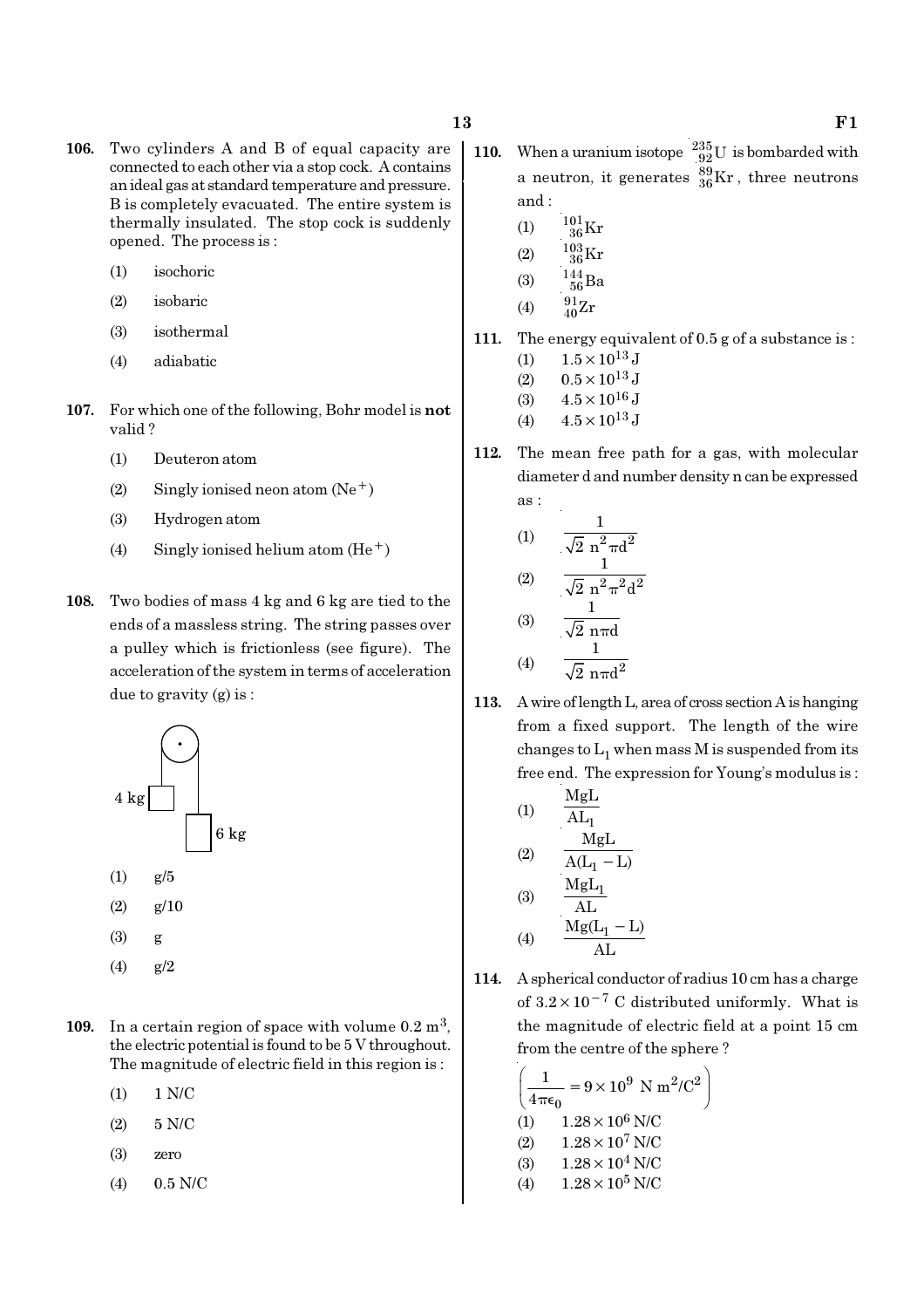- 115. The energy required to break one bond in DNA is 10−20 J. This value in eV is nearly :
	- (1) 0.06
	- (2) 0.006
	- (3) 6
	- $(4)$  0.6
- 116. A body weighs 72 N on the surface of the earth. What is the gravitational force on it, at a height equal to half the radius of the earth ?
	- (1) 30 N
	- (2) 24 N
	- (3) 48 N
	- (4) 32 N
- 117. For the logic circuit shown, the truth table is :



- 118. In Young's double slit experiment, if the separation between coherent sources is halved and the distance of the screen from the coherent sources is doubled, then the fringe width becomes :
	- (1) four times
	- (2) one-fourth
	- (3) double
	- (4) half
- 119. A capillary tube of radius r is immersed in water and water rises in it to a height h. The mass of the water in the capillary is 5 g. Another capillary tube of radius 2r is immersed in water. The mass of water that will rise in this tube is :
	- $(1)$  10.0 g
	- $(2)$  20.0 g
	- (3) 2.5 g
	- $(4)$  5.0 g
- 120. A cylinder contains hydrogen gas at pressure of  $249$  kPa and temperature  $27^{\circ}$ C.

Its density is :  $(R=8.3 J \text{ mol}^{-1} \text{K}^{-1})$ 

- (1)  $0.1 \text{ kg/m}^3$
- (2)  $0.02 \text{ kg/m}^3$
- (3)  $0.5 \text{ kg/m}^3$
- (4)  $0.2 \text{ kg/m}^3$
- 121. An iron rod of susceptibility 599 is subjected to a magnetising field of 1200 A m−1. The permeability of the material of the rod is :

 $(\mu_0=4\pi\times10^{-7}$  T m A<sup>-1</sup>)

- (1)  $2.4\pi \times 10^{-5}$  T m A<sup>-1</sup>
- (2)  $2.4\pi \times 10^{-7}$  T m A<sup>-1</sup>
- (3)  $2.4\pi \times 10^{-4}$  T m A<sup>-1</sup>
- (4)  $8.0 \times 10^{-5}$  T m A<sup>-1</sup>
- 122. Find the torque about the origin when a force of  $\overset{\sim}{3}$  N acts on a particle whose position vector is  $2 \hat{k}$  m.
	- (1)  $-6\hat{i}$  N m
	- (2)  $6 \stackrel{\wedge}{k}$  N m
	- (3)  $6i \text{ N m}$
	- (4)  $6\hat{j}$  N m
- 123. The average thermal energy for a mono-atomic gas is : ( $\rm{k_{B}}$  is Boltzmann constant and T, absolute temperature)

(1) 
$$
\frac{5}{2} k_{B}T
$$
  
\n(2)  $\frac{7}{2} k_{B}T$   
\n(3)  $\frac{1}{2} k_{B}T$   
\n(4)  $\frac{3}{2} k_{B}T$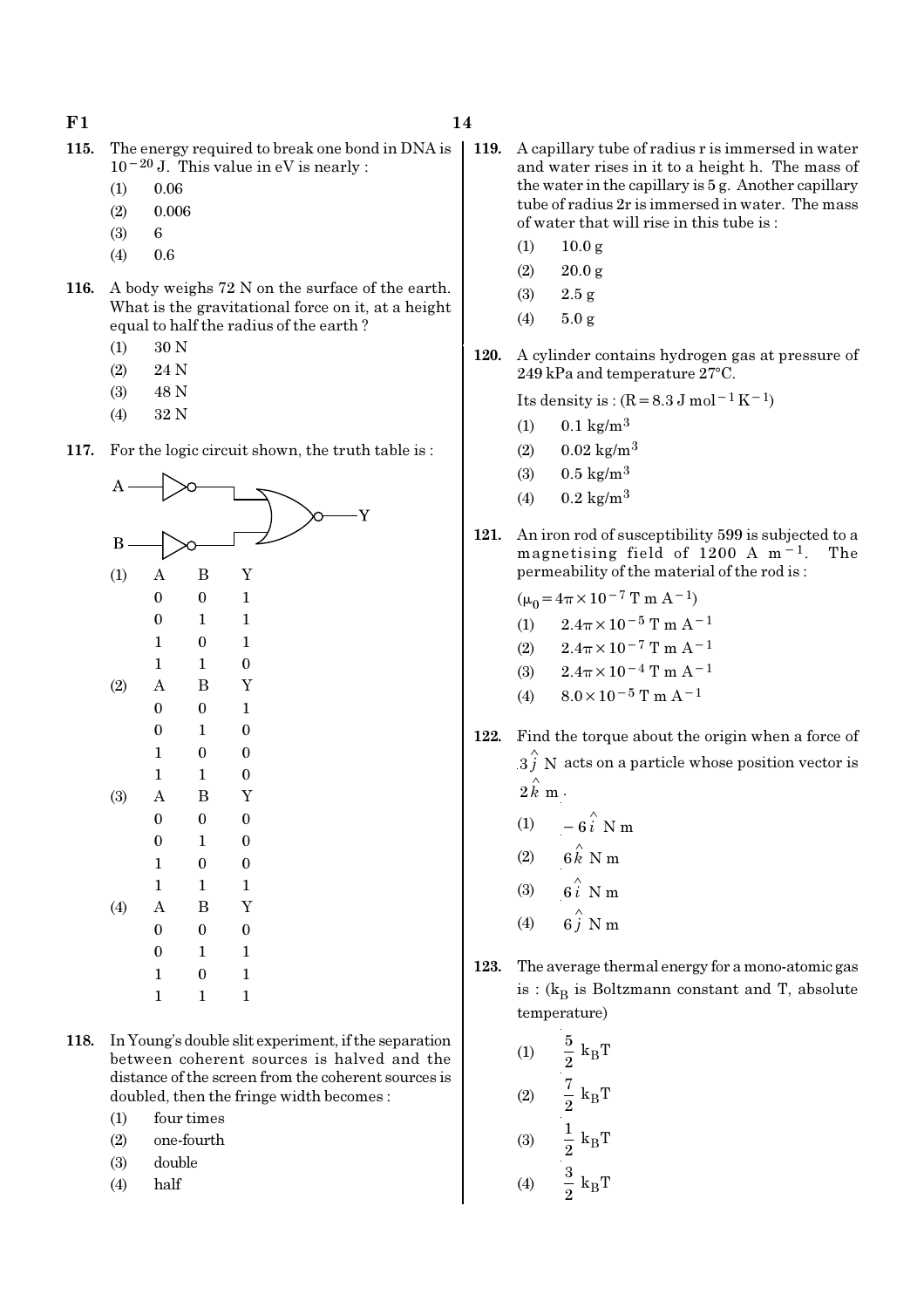- 124. Assume that light of wavelength 600 nm is coming from a star. The limit of resolution of telescope whose objective has a diameter of 2 m is :
	- (1)  $7.32 \times 10^{-7}$  rad
	- (2)  $6.00 \times 10^{-7}$  rad
	- (3)  $3.66 \times 10^{-7}$  rad
	- (4)  $1.83 \times 10^{-7}$  rad
- 125. Light with an average flux of  $20 \text{ W/cm}^2$  falls on a non-reflecting surface at normal incidence having surface area 20 cm2. The energy received by the surface during time span of 1 minute is :
	- (1)  $24 \times 10^3$  J
	- (2)  $48 \times 10^3$  J
	- (3)  $10 \times 10^3$  J
	- (4)  $12 \times 10^3$  J
- 126. The ratio of contributions made by the electric field and magnetic field components to the intensity of an electromagnetic wave is : (c=speed of electromagnetic waves)
	- $(1) 1 : c$
	- (2)  $1 : c^2$
	- $(3)$  c : 1
	- $(4) \quad 1 : 1$
- 127. Which of the following graph represents the variation of resistivity (ρ) with temperature (T) for copper ?



- 128. The quantities of heat required to raise the temperature of two solid copper spheres of radii  $r_1$  and  $r_2$  ( $r_1$ =1.5  $r_2$ ) through 1 K are in the ratio :
	- (1) 3  $\overline{2}$ (2) 5 3 (3) 27 8 (4) 9 4
- 129. A resistance wire connected in the left gap of a metre bridge balances a 10  $\Omega$  resistance in the right gap at a point which divides the bridge wire in the ratio 3 : 2. If the length of the resistance wire is 1.5 m, then the length of 1  $\Omega$  of the resistance wire is :
	- (1)  $1.5 \times 10^{-1}$  m
	- (2)  $1.5 \times 10^{-2}$  m
	- (3)  $1.0 \times 10^{-2}$  m
	- (4)  $1.0 \times 10^{-1}$  m
- 130. The increase in the width of the depletion region in a p-n junction diode is due to :
	- (1) both forward bias and reverse bias
	- (2) increase in forward current
	- (3) forward bias only
	- (4) reverse bias only
- 131. A 40  $\mu$ F capacitor is connected to a 200 V, 50 Hz ac supply. The rms value of the current in the circuit is, nearly :
	- $(1)$  2.5 A
	- (2) 25.1 A
	- (3) 1.7 A
	- (4) 2.05 A
- 132. Taking into account of the significant figures, what is the value of 9.99 m−0.0099 m ?
	- $(1)$  9.980 m
	- $(2)$  9.9 m
	- (3) 9.9801 m
	- (4) 9.98 m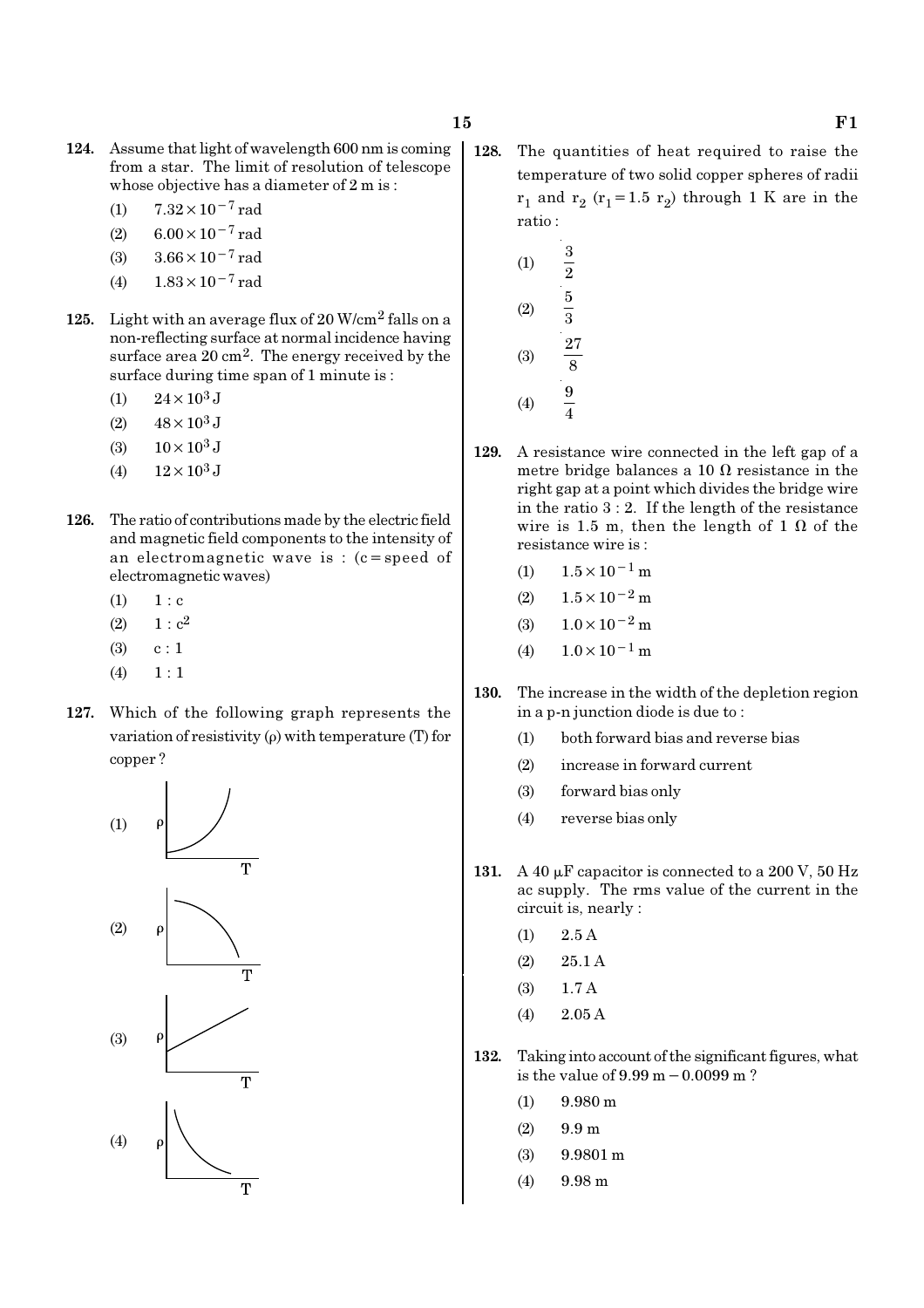- 133. A charged particle having drift velocity of  $7.5 \times 10^{-4}$  m s<sup>-1</sup> in an electric field of  $3 \times 10^{-10}$  Vm<sup>-1</sup>, has a mobility in m<sup>2</sup> V<sup>-1</sup> s<sup>-1</sup>  $of:$ 
	- $(1)$  2.5×10<sup>-6</sup>
	- $(2)$  2.25 × 10<sup>-15</sup>
	- (3)  $2.25 \times 10^{15}$
	- (4)  $2.5 \times 10^6$
- 134. In a guitar, two strings A and B made of same material are slightly out of tune and produce beats of frequency 6 Hz. When tension in B is slightly decreased, the beat frequency increases to 7 Hz. If the frequency of A is 530 Hz, the original frequency of B will be :
	- (1) 536 Hz
	- (2) 537 Hz
	- (3) 523 Hz
	- (4) 524 Hz
- 135. Two particles of mass 5 kg and 10 kg respectively are attached to the two ends of a rigid rod of length 1 m with negligible mass.

The centre of mass of the system from the 5 kg particle is nearly at a distance of :

- (1) 67 cm
- (2) 80 cm
- (3) 33 cm
- (4) 50 cm
- 136. Reaction between benzaldehyde and acetophenone in presence of dilute NaOH is known as :
	- (1) Cross Cannizzaro's reaction
	- (2) Cross Aldol condensation
	- (3) Aldol condensation
	- (4) Cannizzaro's reaction
- 137. Measuring Zeta potential is useful in determining which property of colloidal solution ?
	- (1) Stability of the colloidal particles
	- (2) Size of the colloidal particles
	- (3) Viscosity
	- (4) Solubility
- 138. A tertiary butyl carbocation is more stable than a secondary butyl carbocation because of which of the following ?
	- (1)  $-$  R effect of  $-$  CH<sub>3</sub> groups
	- (2) Hyperconjugation
	- (3)  $-I$  effect of  $-CH<sub>3</sub>$  groups
	- (4) + R effect of  $-CH<sub>3</sub>$  groups
- 139. The correct option for free expansion of an ideal gas under adiabatic condition is :
	- (1)  $q < 0$ ,  $\Delta T = 0$  and  $w = 0$
	- (2)  $q > 0$ ,  $\Delta T > 0$  and  $w > 0$
	- (3)  $q = 0, \Delta T = 0 \text{ and } w = 0$
	- (4)  $q = 0$ ,  $\Delta T < 0$  and  $w > 0$
- 140. Match the following :

|                             | Oxide                   |       | <b>Nature</b> |
|-----------------------------|-------------------------|-------|---------------|
| (a)                         | CO                      | (i)   | Basic         |
| (b)                         | BaO                     | (ii)  | Neutral       |
| $\left( \mathrm{c} \right)$ | $\text{Al}_2\text{O}_3$ | (iii) | Acidic        |
| (d)                         | $Cl_2O_7$               | (iv)  | Amphoteric    |

Which of the following is correct option ?

|     | (a)   | (b)      | (c)      | (d)    |
|-----|-------|----------|----------|--------|
| (1) | (iii) | (iv)     | $\rm(i)$ | $\sin$ |
| (2) | (iv)  | (iii)    | (ii)     | (i)    |
| (3) | (i)   | (ii)     | (iii)    | (iv)   |
| (4) | (ii)  | $\rm(i)$ | (iv)     | (iii)  |

- 141. Reaction between acetone and methylmagnesium chloride followed by hydrolysis will give :
	- (1) Tert. butyl alcohol
	- (2) Isobutyl alcohol
	- (3) Isopropyl alcohol
	- (4) Sec. butyl alcohol
- 142. The following metal ion activates many enzymes, participates in the oxidation of glucose to produce ATP and with Na, is responsible for the transmission of nerve signals.
	- (1) Calcium
	- (2) Potassium
	- (3) Iron
	- (4) Copper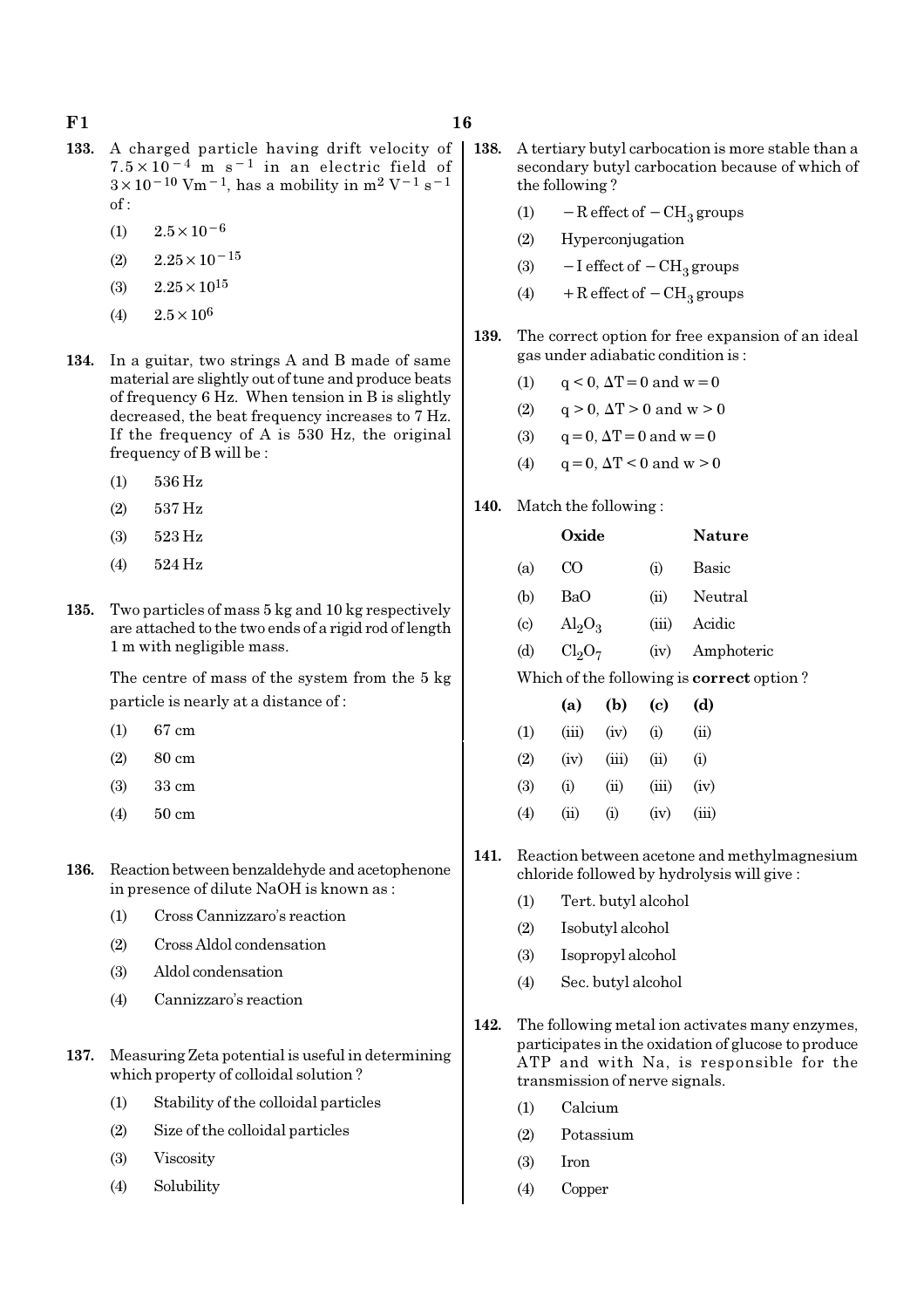- 143. Which of the following is a basic amino acid ?
	- (1) Tyrosine
	- (2) Lysine
	- (3) Serine
	- (4) Alanine
- 144. Identify compound X in the following sequence of reactions :











- 145. Which of the following is the correct order of increasing field strength of ligands to form coordination compounds ?
	- (1)  $F^- < \text{SCN}^- < C_2 O_4^{2-} < \text{CN}^-$
	- (2)  $CN^- < C_2O_4^{2-} < SCN^- < F^-$
	- (3)  $\text{SCN}^-$  < F<sup>-</sup> < C<sub>2</sub>O<sub>4</sub><sup>2-</sup> < CN<sup>-</sup>
	- (4)  $\text{SCN}^-$  <  $\text{F}^-$  <  $\text{CN}^-$  <  $\text{C}_2\text{O}_4^{2-}$
- 146. Which of the following is a cationic detergent ?
	- (1) Cetyltrimethyl ammonium bromide
	- (2) Sodium dodecylbenzene sulphonate
	- (3) Sodium lauryl sulphate
	- (4) Sodium stearate
- 147. Which one of the followings has maximum number of atoms ?
	- (1) 1 g of  $O_2(g)$  [Atomic mass of O = 16]
	- (2)  $1 g$  of Li(s) [Atomic mass of Li = 7]
	- (3)  $1 g$  of Ag(s) [Atomic mass of Ag = 108]
	- (4) 1 g of Mg(s) [Atomic mass of Mg = 24]

#### 148. Identify the incorrect match.

|     | Name            | <b>IUPAC Official Name</b> |              |  |  |
|-----|-----------------|----------------------------|--------------|--|--|
| (a) | Unnilunium      | (i)                        | Mendelevium  |  |  |
| (b) | Unniltrium      | (ii)                       | Lawrencium   |  |  |
| (c) | Unnilhexium     | (iii)                      | Seaborgium   |  |  |
| (d) | Unununnium      | (iv)                       | Darmstadtium |  |  |
| (1) | $(c)$ , $(iii)$ |                            |              |  |  |
| (2) | $(d)$ , $(iv)$  |                            |              |  |  |
| (3) | (a), (i)        |                            |              |  |  |

 $(4)$  (b), (ii)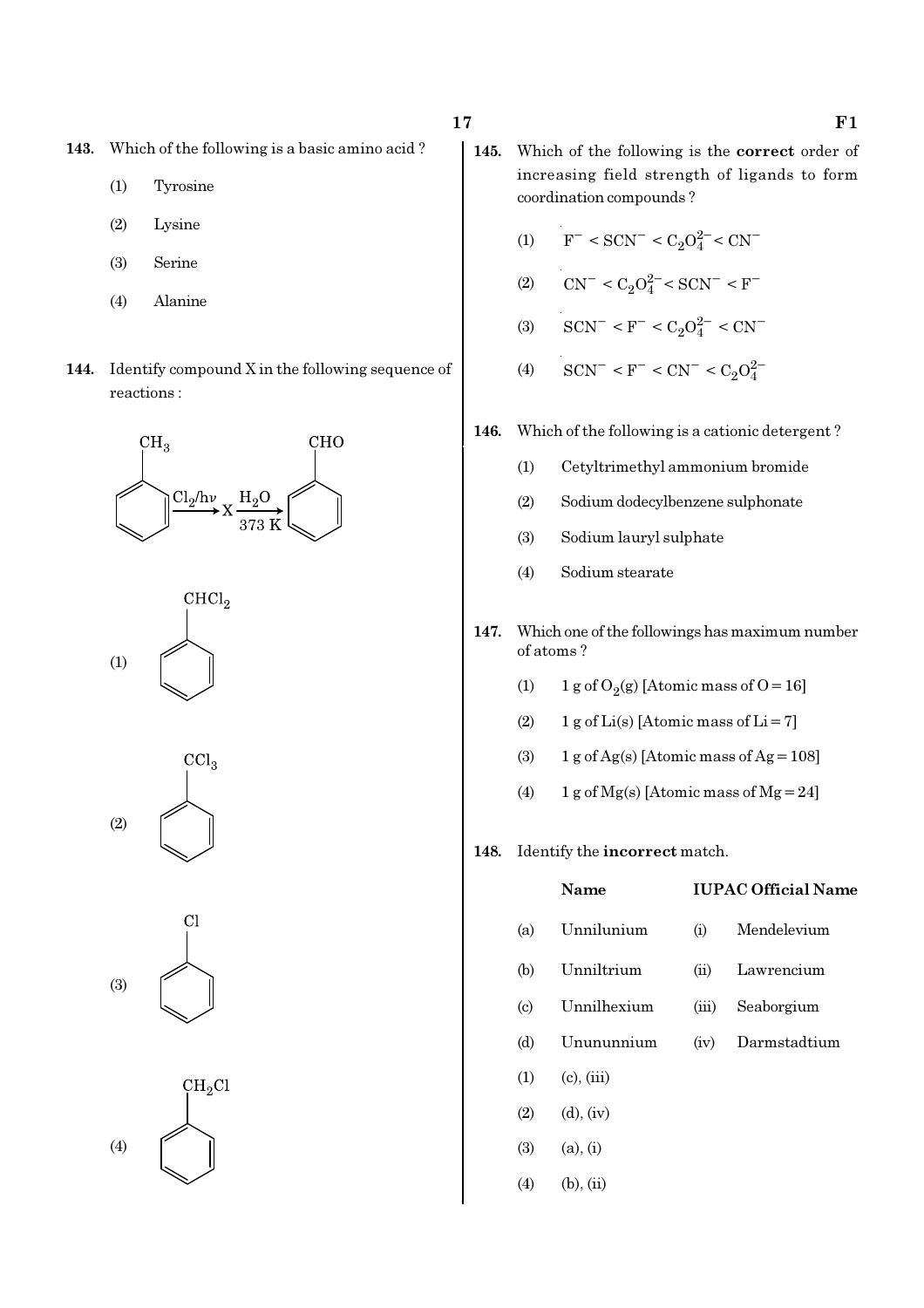149. Which of the following amine will give the carbylamine test ?









- 150. Paper chromatography is an example of :
	- (1) Thin layer chromatography
	- (2) Column chromatography
	- (3) Adsorption chromatography
	- (4) Partition chromatography
- 151. A mixture of  $N_2$  and Ar gases in a cylinder contains  $7$  g of  $\mathrm{N}_2$  and  $8$  g of Ar. If the total pressure of the mixture of the gases in the cylinder is 27 bar, the partial pressure of  $\mathrm{N}_2 \, \mathrm{is}$  :

[Use atomic masses (in g mol<sup>-1</sup>) : N = 14, Ar = 40]

- (1) 15 bar
- (2) 18 bar
- (3) 9 bar
- (4) 12 bar
- 152. The number of protons, neutrons and electrons in  $^{175}_{71}$ Lu, respectively, are:
	- (1) 71, 71 and 104
	- (2) 175, 104 and 71
	- (3) 71, 104 and 71
	- (4) 104, 71 and 71
- 153. The rate constant for a first order reaction is  $4.606 \times 10^{-3}$  s<sup>-1</sup>. The time required to reduce 2.0 g of the reactant to 0.2 g is :
	- $(1)$  500 s
	- $(2)$  1000 s
	- (3) 100 s
	- $(4)$  200 s
- 154. Identify a molecule which does not exist.
	- $(1)$   $C_2$
	- $(2)$   $O_2$
	- $(3)$  He<sub>2</sub>
	- $(4)$  Li<sub>2</sub>
- 155. Hydrolysis of sucrose is given by the following reaction.

 $Sucrose+H_2O \rightleftharpoons Glucose+Fructose$ 

If the equilibrium constant (K<sub>c</sub>) is  $2 \times 10^{13}$  at 300 K, the value of  $\Delta_r G^\ominus$  at the same temperature will be :

- (1)  $8.314 \text{ J mol}^{-1}\text{K}^{-1} \times 300 \text{ K} \times \ln(3 \times 10^{13})$
- (2)  $-8.314 \text{ J mol}^{-1} \text{K}^{-1} \times 300 \text{ K} \times \ln(4 \times 10^{13})$
- (3)  $-8.314 \,\mathrm{J} \,\mathrm{mol}^{-1} \mathrm{K}^{-1} \times 300 \,\mathrm{K} \times \ln(2 \times 10^{13})$
- (4)  $8.314 \text{ J mol}^{-1}\text{K}^{-1} \times 300 \text{ K} \times \ln(2 \times 10^{13})$
- 156. For the reaction,  $2Cl(g) \rightarrow Cl_2(g)$ , the correct option is :
	- (1)  $\Delta_r H \leq 0$  and  $\Delta_r S > 0$
	- (2)  $\Delta_r H \leq 0$  and  $\Delta_r S \leq 0$
	- (3)  $\Delta_r H > 0$  and  $\Delta_r S > 0$

(4) 
$$
\Delta_r H > 0
$$
 and  $\Delta_r S < 0$ 

- 157. Find out the solubility of  $\mathrm{Ni(OH)}_{2}$  in 0.1 M NaOH. Given that the ionic product of  $\mathrm{Ni(OH)}_{2}$  is  $2 \times 10^{-15}$ .
	- (1)  $1 \times 10^{-13}$  M
	- $(2)$  1 × 10<sup>8</sup> M
	- (3)  $2 \times 10^{-13}$  M
	- (4)  $2 \times 10^{-8}$  M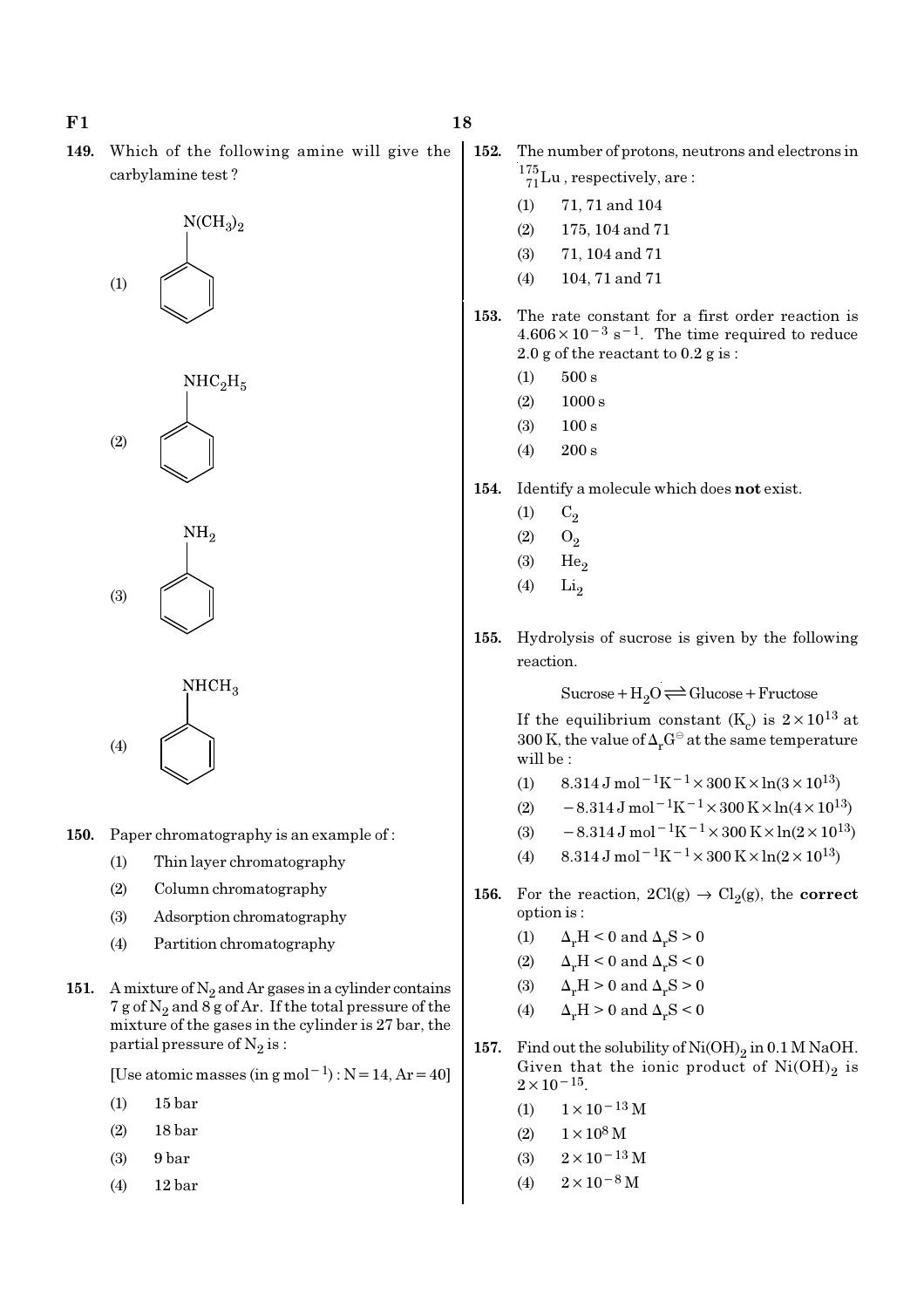- 158. On electrolysis of dil.sulphuric acid using Platinum (Pt) electrode, the product obtained at anode will be :
	- $(1)$  H<sub>2</sub>S gas
	- $(2)$  SO<sub>2</sub> gas
	- (3) Hydrogen gas
	- (4) Oxygen gas
- 159. Which of the following is not correct about carbon monoxide ?
	- (1) The carboxyhaemoglobin (haemoglobin bound to CO) is less stable than oxyhaemoglobin.
	- (2) It is produced due to incomplete combustion.
	- (3) It forms carboxyhaemoglobin.
	- (4) It reduces oxygen carrying ability of blood.
- 160. The number of Faradays(F) required to produce  $20$  g of calcium from molten CaCl $_2$  (Atomic mass of Ca=40 g mol<sup>-1</sup>) is :
	- $(1)$  3
	- $(2) 4$
	- (3) 1
	- $(4)$  2
- 161. Elimination reaction of 2-Bromo-pentane to form pent-2-ene is :
	- (a) β-Elimination reaction
	- (b) Follows Zaitsev rule
	- (c) Dehydrohalogenation reaction
	- (d) Dehydration reaction
	- $(1)$   $(b), (c), (d)$
	- $(2)$   $(a), (b), (d)$
	- $(3)$   $(a), (b), (c)$
	- $(4)$   $(a), (c), (d)$
- 162. What is the change in oxidation number of carbon in the following reaction ?

 $\text{CH}_4(g) + 4\text{Cl}_2(g) \rightarrow \text{CCl}_4(l) + 4\text{HCl}(g)$ 

- (1)  $-4$  to  $+4$
- (2)  $0 \text{ to } -4$
- (3)  $+4$  to  $+4$
- (4)  $0 \text{ to } +4$
- 163. Which of the following alkane cannot be made in good yield by Wurtz reaction ?
	- (1) n-Heptane
	- (2) n-Butane
	- (3) n-Hexane
	- (4) 2,3-Dimethylbutane
- 164. Sucrose on hydrolysis gives :
	- (1) α-D-Glucose+β-D-Fructose
	- (2) α-D-Fructose+β-D-Fructose
	- (3) β-D-Glucose+α-D-Fructose
	- (4) α-D-Glucose+β-D-Glucose
- 165. Identify the incorrect statement.
	- (1) Interstitial compounds are those that are formed when small atoms like H, C or N are trapped inside the crystal lattices of metals.
	- (2) The oxidation states of chromium in  $CrO_4^{2-}$ and  $Cr_2O_7^{2-}$  are not the same.
	- (3) Cr<sup>2+</sup>(d<sup>4</sup>) is a stronger reducing agent than  $Fe<sup>2+</sup>(d<sup>6</sup>)$  in water.
	- (4) The transition metals and their compounds are known for their catalytic activity due to their ability to adopt multiple oxidation states and to form complexes.
- 166. HCl was passed through a solution of  $CaCl_2$ ,  $MgCl_2$ and NaCl. Which of the following compound(s) crystallise(s) ?
	- (1) Only  $MgCl<sub>2</sub>$
	- (2) NaCl,  $MgCl<sub>2</sub>$  and  $CaCl<sub>2</sub>$
	- (3) Both  $\mathrm{MgCl}_2$  and  $\mathrm{CaCl}_2$
	- (4) Only NaCl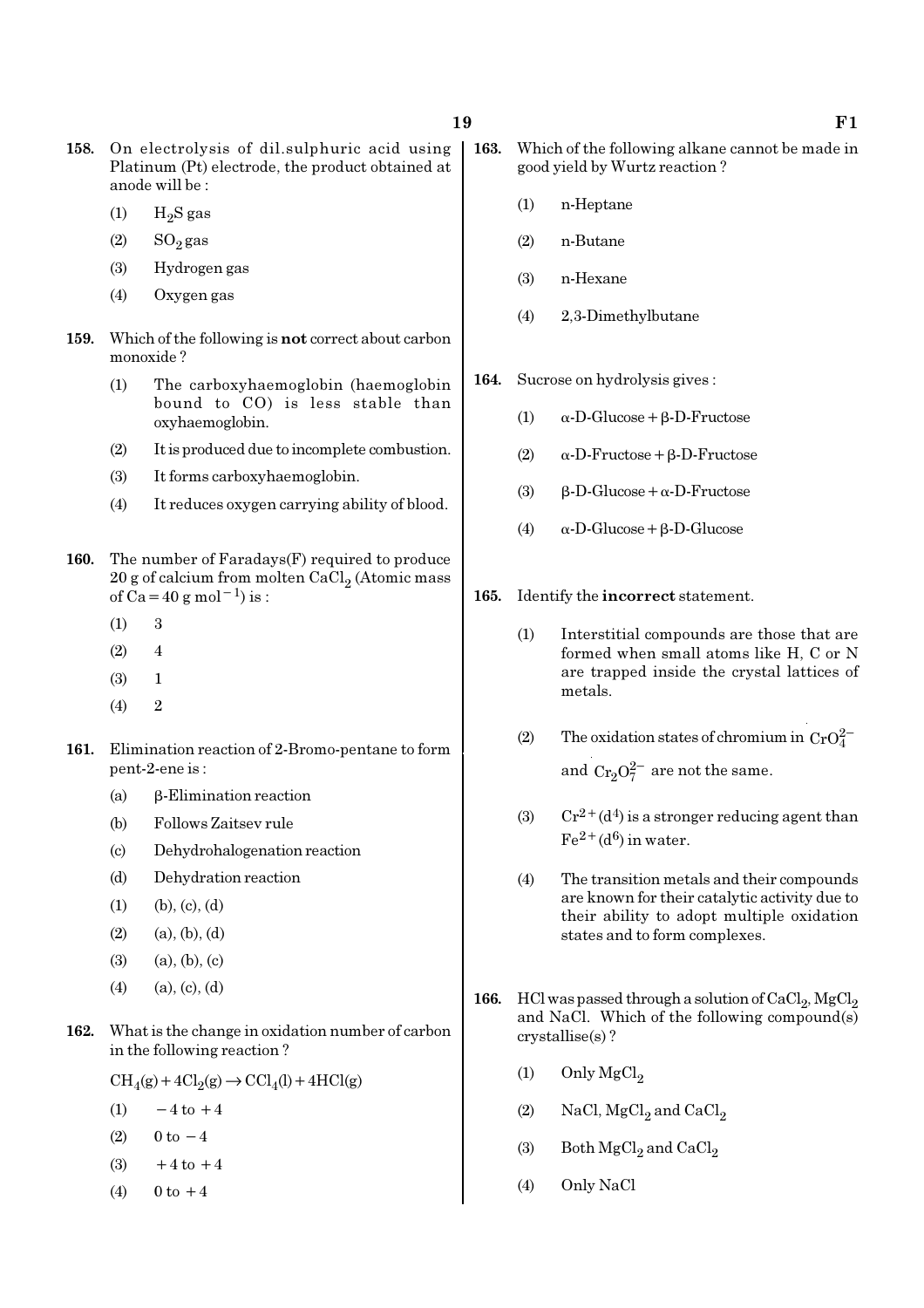$F1$  20

- 167. Identify the correct statements from the following :
	- (a)  $CO_2(g)$  is used as refrigerant for ice-cream and frozen food.
	- (b) The structure of  $C_{60}$  contains twelve six carbon rings and twenty five carbon rings.
	- (c) ZSM-5, a type of zeolite, is used to convert alcohols into gasoline.
	- (d) CO is colorless and odourless gas.
	- $(1)$  (b) and  $(c)$  only
	- $(2)$   $($  c) and  $(d)$  only
	- $(3)$   $(a)$ ,  $(b)$  and  $(c)$  only
	- $(4)$  (a) and (c) only
- 168. An increase in the concentration of the reactants of a reaction leads to change in :
	- (1) threshold energy
	- (2) collision frequency
	- (3) activation energy
	- (4) heat of reaction
- 169. The calculated spin only magnetic moment of  $Cr^{2+}$ ion is :
	- (1) 5.92 BM
	- (2) 2.84 BM
	- (3) 3.87 BM
	- (4) 4.90 BM
- 170. Match the following and identify the correct option.

| (a)                         | $CO(g) + H2(g)$ |                          |      | (i)   | $Mg(HCO3)2 +$                      |
|-----------------------------|-----------------|--------------------------|------|-------|------------------------------------|
|                             |                 |                          |      |       | Ca(HCO <sub>3</sub> ) <sub>2</sub> |
| (b)                         | water           | Temporary<br>hardness of |      | (ii)  | An electron<br>deficient hydride   |
| $\left( \mathrm{c} \right)$ | $B_2H_6$        |                          |      | (iii) | Synthesis gas                      |
| (d)                         | $H_2O_2$        |                          |      | (iv)  | Non-planar<br>structure            |
|                             | (a)             | (b)                      | (c)  | (d)   |                                    |
| (1)                         | (iii)           | (iv)                     | (ii) | (i)   |                                    |
| (2)                         | (i)             | (iii)                    | (ii) | (iv)  |                                    |
| (3)                         | (iii)           | $\rm \scriptstyle (i)$   | (ii) | (iv)  |                                    |
|                             |                 |                          |      |       |                                    |

- (4)  $(iii)$   $(ii)$   $(i)$   $(iv)$
- 171. The mixture which shows positive deviation from Raoult's law is :
	- (1) Acetone+Chloroform
	- (2) Chloroethane+Bromoethane
	- (3) Ethanol+Acetone
	- (4) Benzene+Toluene

172. Anisole on cleavage with HI gives :



- 173. Urea reacts with water to form A which will decompose to form B. B when passed through  $Cu^{2+}$  (aq), deep blue colour solution C is formed. What is the formula of C from the following ?
	- $(1)$   $Cu(OH)_{2}$
	- (2)  $CuCO<sub>3</sub>·Cu(OH)<sub>2</sub>$
	- $(3)$  CuSO<sub>4</sub>
	- (4)  $[Cu(NH_3)_4]^{2+}$
- 174. The freezing point depression constant  $(K_f)$  of benzene is  $5.12$  K kg mol<sup>-1</sup>. The freezing point depression for the solution of molality 0.078 m containing a non-electrolyte solute in benzene is (rounded off upto two decimal places) :
	- $(1)$  0.40 K
	- $(2)$  0.60 K
	- (3) 0.20 K
	- $(4)$  0.80 K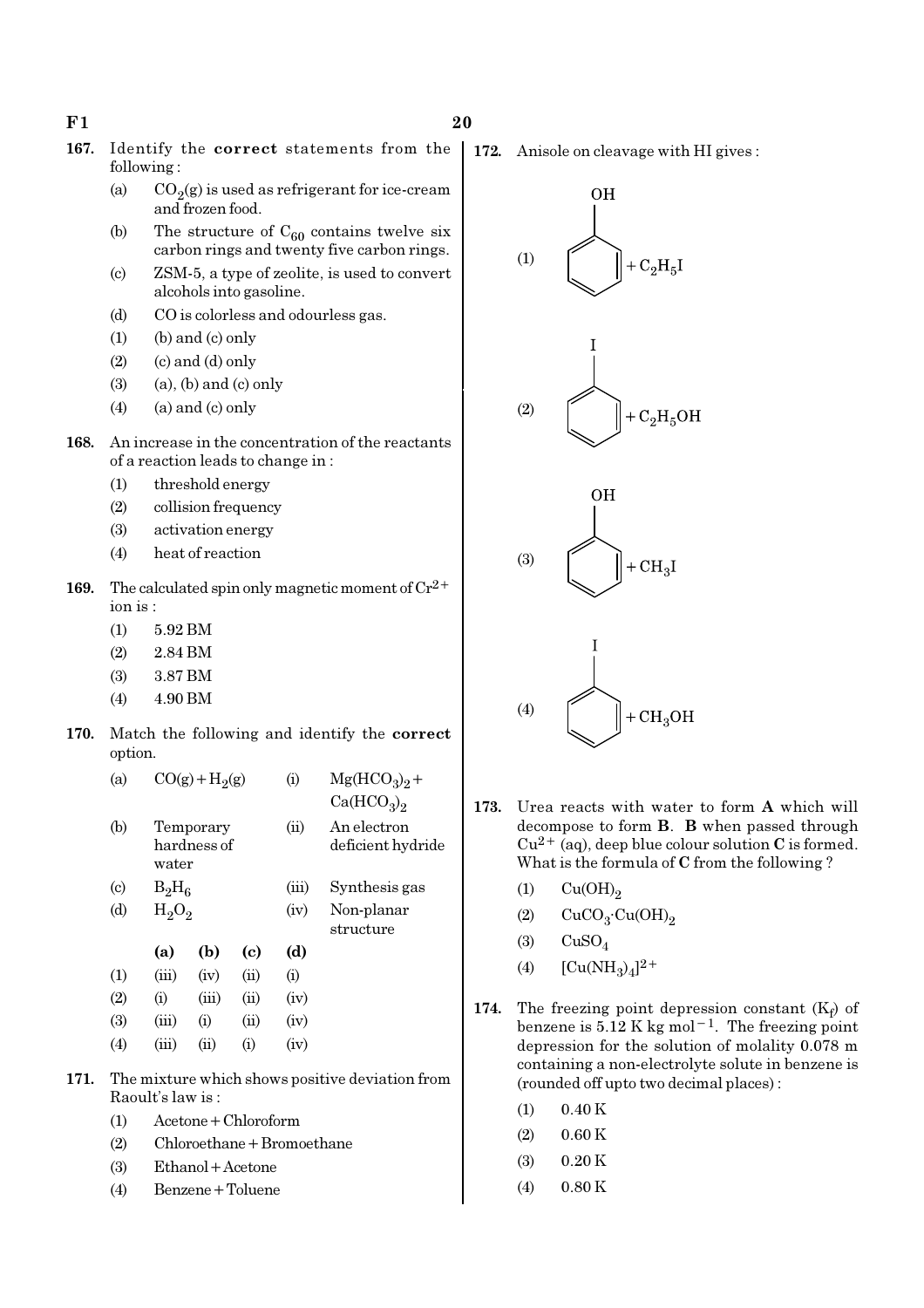- 175. Which of the following oxoacid of sulphur has −O−O− linkage ?
	- (1)  $H_2S_2O_8$ , peroxodisulphuric acid
	- (2)  $H_2S_2O_7$ , pyrosulphuric acid
	- (3)  $H_2SO_3$ , sulphurous acid
	- (4)  $H_2SO_4$ , sulphuric acid
- 176. Identify the correct statement from the following :
	- (1) Vapour phase refining is carried out for Nickel by Van Arkel method.
	- (2) Pig iron can be moulded into a variety of shapes.
	- (3) Wrought iron is impure iron with 4% carbon.
	- (4) Blister copper has blistered appearance due to evolution of CO<sub>2</sub>.
- 177. Which of the following is a natural polymer ?
	- (1) polybutadiene
	- (2) poly (Butadiene-acrylonitrile)
	- (3) cis-1,4-polyisoprene
	- (4) poly (Butadiene-styrene)
- 178. An element has a body centered cubic (bcc) structure with a cell edge of 288 pm. The atomic radius is :

(1) 
$$
\frac{4}{\sqrt{3}} \times 288 \text{ pm}
$$
  
(2) 
$$
\frac{4}{\sqrt{2}} \times 288 \text{ pm}
$$
  
(3) 
$$
\frac{\sqrt{3}}{4} \times 288 \text{ pm}
$$
  
(4) 
$$
\frac{\sqrt{2}}{4} \times 288 \text{ pm}
$$

179. An alkene on ozonolysis gives methanal as one of the product. Its structure is :



- 180. Which of the following set of molecules will have zero dipole moment ?
	- (1) Nitrogen trifluoride, beryllium difluoride, water, 1,3-dichlorobenzene
	- (2) Boron trifluoride, beryllium difluoride, carbon dioxide, 1,4-dichlorobenzene
	- (3) Ammonia, beryllium difluoride, water, 1,4-dichlorobenzene
	- (4) Boron trifluoride, hydrogen fluoride, carbon dioxide, 1,3-dichlorobenzene

 $-0.00 -$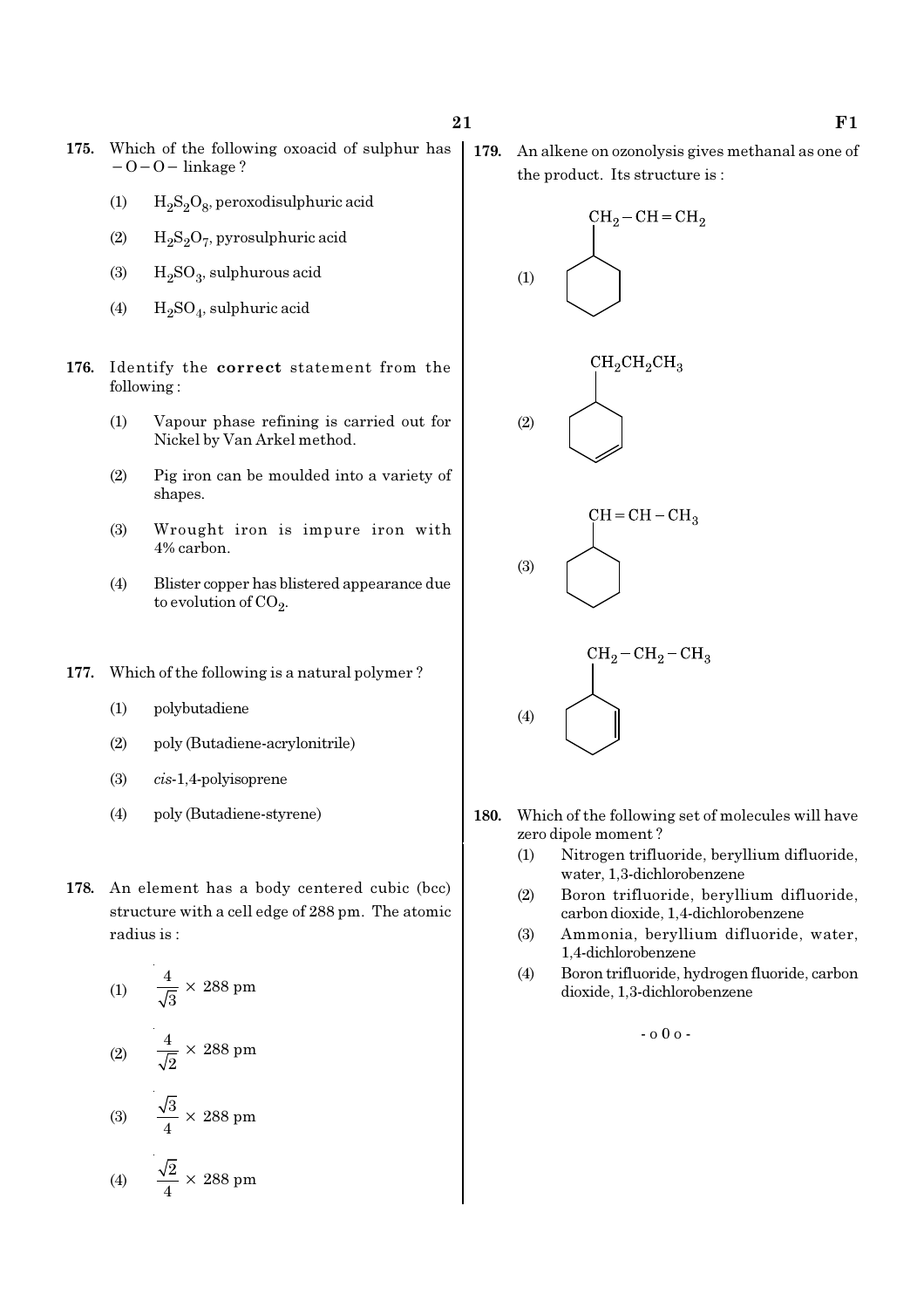# $F1$  and  $22$ Space For Rough Work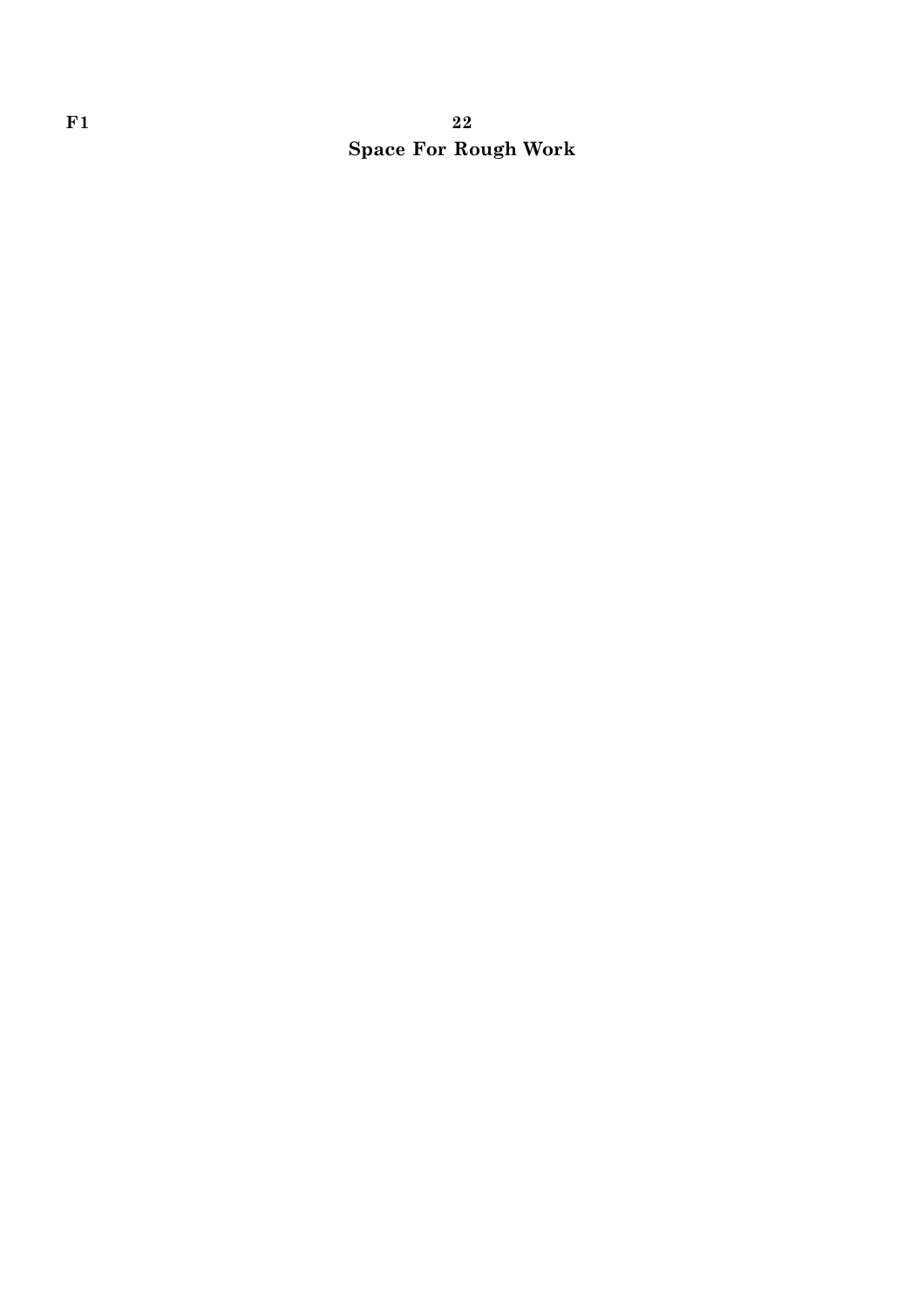# 23 F1 Space For Rough Work